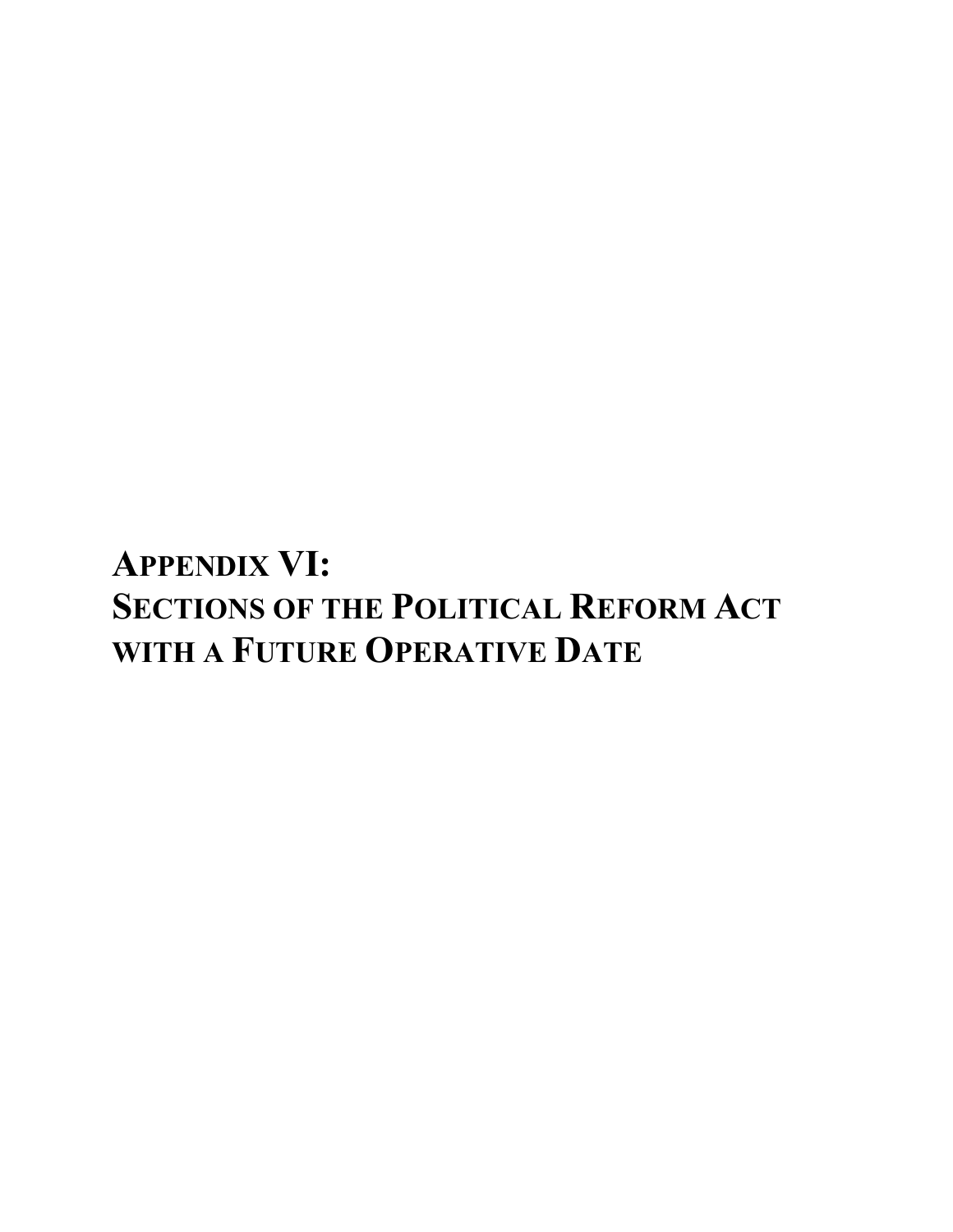## **SENATE BILL 1239, CHAPTER 662, STATUTES OF 2018.**

# **This act shall not become operative until the Secretary of State certifies an online filing and disclosure system pursuant to paragraph (7) of subdivision (b) of Section 84602 of the Government Code.\***

\*Note: Some of the sections below have been amended by subsequent legislation. The text below reflects the most current language for these sections as of January 1, 2022. See history notes for more information.

## **§ 81004. Reports and Statements; Perjury; Verification.**

(a) All reports and statements filed under this title shall be signed under penalty of perjury and verified by the filer in compliance with this section and Section 84213, as applicable. The verification shall state that the filer has used all reasonable diligence in its preparation, and that to the best of the filer's knowledge it is true and complete.

(b) A report or statement filed by a committee which qualifies under subdivision (a) of Section 82013 shall be signed and verified by the treasurer, and a report or statement filed by any other person shall be signed and verified by the filer. If the filer is an entity other than an individual, the report or statement shall be signed and verified by a responsible officer of the entity or by an attorney or a certified public accountant acting as agent for the entity. Every person who signs and verifies any report or statement required to be filed under this title which contains material matter which that person knows to be false is guilty of perjury.

(c) A report or statement filed online or electronically shall include a secure electronic signature that is submitted under penalty of perjury and that conforms to subdivision (a) of this section and subdivision (b) of Section 1633.11 of the Civil Code.

(d) A filing made on behalf of a filer by a vendor or service provider authorized by the filer to make such filings is presumed filed under penalty of perjury by the filer.

*History: Amended (as amended by Stats. 2018, Ch. 662, Sec. 1) by Stats. 2021, Ch. 50, Sec. 129. (AB 378) Effective January 1, 2022. Conditionally operative on date prescribed by Stats. 2018, Ch. 662, Sec. 44.*

#### **§ 81007. Mailing of Report or Statement.**

When a report or statement or copies thereof required to be filed in paper format with any officer under this title has been sent by first-class mail or by any other

guaranteed overnight delivery service addressed to the officer, it shall for purposes of any deadline be deemed to have been received by the officer on the date of the deposit in the mail or of receipt by that delivery service. It shall be presumed until the contrary is established that any date stamped by the post office on the envelope or contained on the delivery service receipt containing the report or statement is the date it was deposited in the mail or received by the delivery service. Mail that is not received by the filing officer shall be presumed not to have been sent unless the filer possesses a post office or delivery service receipt establishing the date of deposit and the name and address of the addressee.

*History: Amended by Stats. 2018, Ch. 662, Sec. 2. (SB 1239) Effective January 1, 2019. Conditionally operative on date prescribed by Stats. 2018, Ch. 662, Sec. 44.*

#### **§ 81007.5. Faxing of Report or Statement.**

(a) Any report or statement or copies thereof required to be filed with any official under Chapter 4 (commencing with Section 84100) or Chapter 7 (commencing with Section 87100), other than a report or statement that is required to be filed online or electronically with the Secretary of State in accordance with this title or with a local government agency in accordance with an ordinance adopted by the agency pursuant to Section 84615, may be emailed or faxed by the applicable deadline, provided that the required originals or paper copies are sent by first-class mail or by any other personal delivery or guaranteed overnight delivery service within 24 hours of the applicable deadline and provided that the total number of pages of each report or statement emailed or faxed is no more than 30 pages.

(b) An emailed or faxed report or statement shall not be considered filed if the emailed or faxed report or statement is not a true and correct copy of the original.

(c) A filing officer who receives an emailed or faxed report or statement shall make the report or statement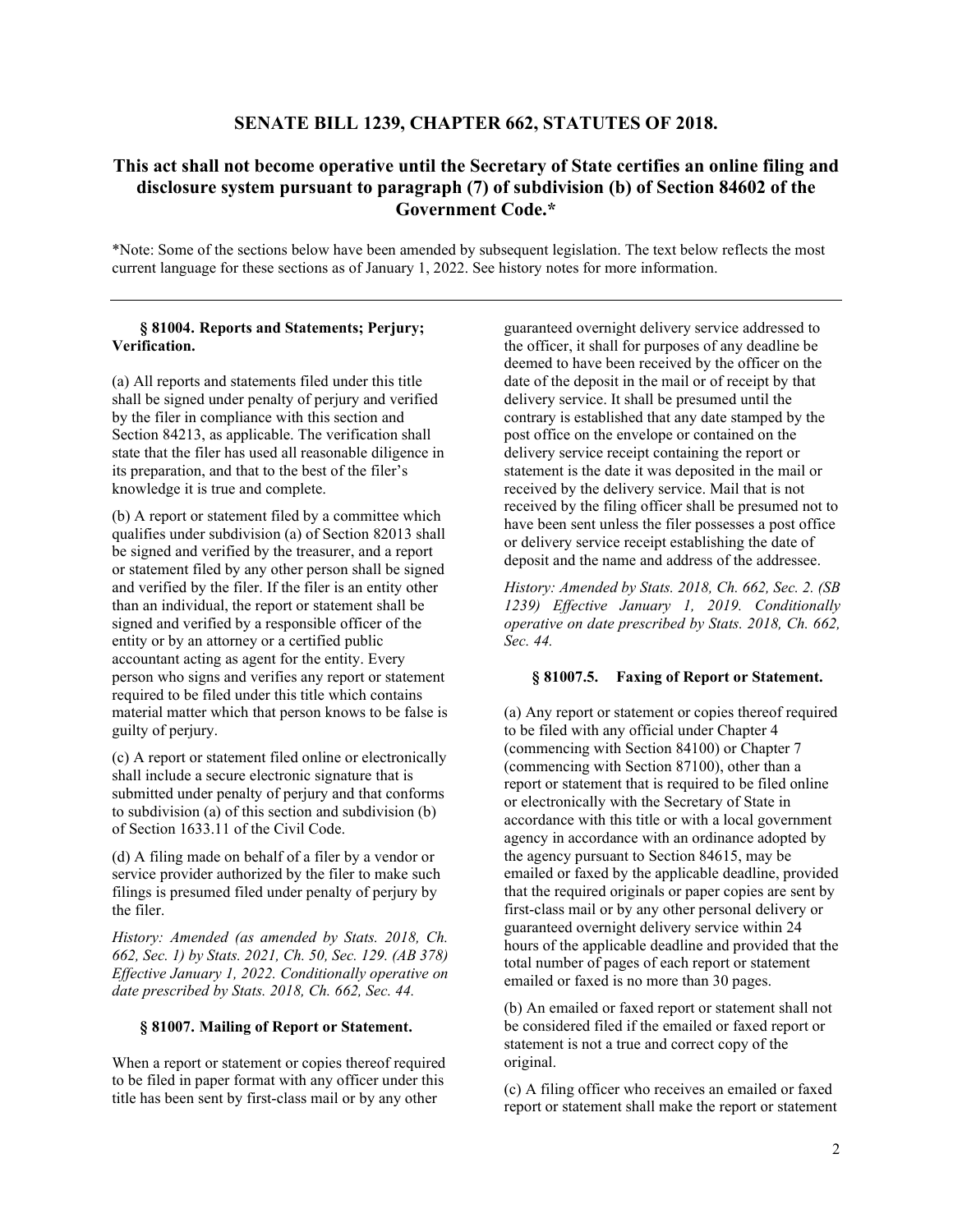available to the public in the same manner as provided in Section 81008.

*History: Amended by Stats. 2018, Ch. 662, Sec. 3. (SB 1239) Effective January 1, 2019. Conditionally operative on date prescribed by Stats. 2018, Ch. 662, Sec. 44.*

## **§ 81008. Public Records; Inspection; Reproduction; Time; Charges.**

A report or statement filed pursuant to this title is a public record open for public inspection and reproduction during the filing officer's regular business hours, commencing as soon as practicable, and no later than the second business day after the day it was received. A filing officer shall make electronically filed data publicly available on the Internet as soon as possible after it is received in compliance with Sections 84602 and 84615. Conditions shall not be imposed upon persons asking to inspect or reproduce reports and statements filed under this title, and information or identification shall not be required from these persons. Copies shall be provided at a charge not to exceed ten cents (\$0.10) per page. In addition, the filing officer may charge a retrieval fee not to exceed five dollars (\$5) per request for copies of reports and statements which are five or more years old. A request for more than one report or statement or report and statement at the same time shall be considered a single request.

*History: Amended by Stats. 2018, Ch. 662, Sec. 4. (SB 1239) Effective January 1, 2019. Conditionally operative on date prescribed by Stats. 2018, Ch. 662, Sec. 44.*

## **§ 81009. Preservation of Reports and Statements.**

(a) Statements of organization, registration statements, and original campaign statements of persons holding elective state office, candidates for any such office, committees supporting any such officeholder or candidate, and committees supporting or opposing statewide measures, shall be retained by filing officers indefinitely.

(b) Original campaign statements of mayors, city council members, county supervisors, candidates for any of these offices, and committees supporting any officeholder or candidate shall be retained indefinitely, except that original campaign statements of candidates not elected to these offices and of committees supporting candidates not elected to these offices shall be retained by filing officers for a period of at least five years.

(c) Original campaign statements of all other persons shall be retained by filing officers for at least seven years.

(d) Original statements of economic interests of persons holding statewide elective office shall be retained by filing officers indefinitely.

(e) Original reports and statements not specified above in this section shall be retained by filing officers for at least seven years.

(f) Copies of reports or statements shall be retained by the officer with whom they are filed for at least four years, provided, however, that a filing officer is not required to retain more than one copy of a report or statement.

(g) After an original report or statement or a copy filed in a paper format has been on file for at least two years, the officer with whom it is filed may comply with this section by retaining an electronic copy available for public inspection instead of the original report or statement or copy. Upon request, the officer shall provide copies of such statements pursuant to Section 81008. Reports and statements filed online or electronically under this title shall be retained and archived pursuant to this section and Section 84602 or 84615.

*History: Amended by Stats. 2018, Ch. 662, Sec. 5. (SB 1239) Effective January 1, 2019. Conditionally operative on date prescribed by Stats. 2018, Ch. 662, Sec. 44.*

#### **§ 81010. Duties of the Filing Officer.**

For reports and statements filed with a filing officer pursuant to this title, the filing officer shall do all of the following:

(a) Supply the necessary forms and manuals prescribed by the Commission.

(b) Determine whether required documents have been filed and, if so, whether they conform on their face with the requirements of this title.

(c) Notify promptly all persons and known committees who have failed to file a report or statement in the form and at the time required by this title.

(d) Report apparent violations of this title to the appropriate agencies.

(e) Compile and maintain a current list of all reports and statements filed with this office.

*History: Amended by Stats. 2018, Ch. 662, Sec. 6. (SB 1239) Effective January 1, 2019. Conditionally*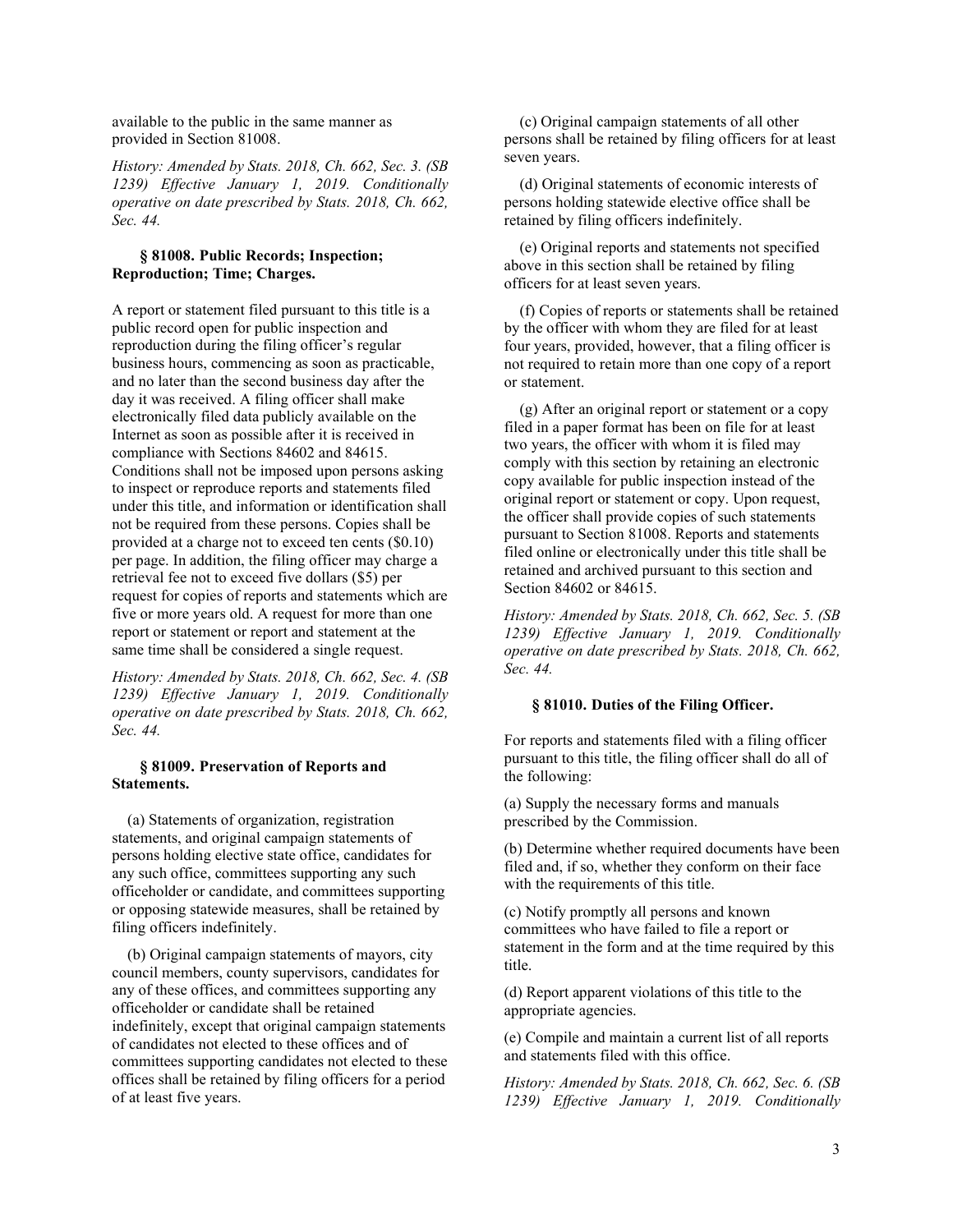*operative on date prescribed by Stats. 2018, Ch. 662, Sec. 44.*

#### **§ 82006. Campaign Statement.**

"Campaign statement" means an itemized report that is prepared on a form or in a manner prescribed by the Commission and that provides the information required by Chapters 4 and 5 of this title.

*History: Amended by Stats. 2018, Ch. 662, Sec. 7. (SB 1239) Effective January 1, 2019. Conditionally operative on date prescribed by Stats. 2018, Ch. 662, Sec. 44.*

#### **§ 84101. Statement of Organization; Filing.**

(a) A committee that is a committee by virtue of subdivision (a) of Section 82013 shall file a statement of organization. The committee shall file the original of the statement of organization online or electronically with the Secretary of State and shall also file a copy of the statement of organization with the local filing officer, if any, with whom the committee is required to file the originals of its campaign reports pursuant to Section 84215. The original and copy of the statement of organization shall be filed within 10 days after the committee has qualified as a committee. The Secretary of State shall assign a number to each committee that files a statement of organization and shall notify the committee of the number. The Secretary of State shall email or send a copy of statements filed pursuant to this section to the county elections official of each county that the Secretary of State deems appropriate. A county elections official who receives a copy of a statement of organization from the Secretary of State pursuant to this section shall email or send a copy of the statement to the clerk of each city in the county that the county elections official deems appropriate.

(b) In addition to filing the statement of organization as required by subdivision (a), if a committee qualifies as a committee under subdivision (a) of Section 82013 within 16 days before the date of an election in connection with which the committee is required to file preelection statements, the committee shall file, within 24 hours of qualifying as a committee, the original of its statement of organization online or electronically with the Secretary of State, and a copy with the local filing officer, if any, with whom the committee is required to file the originals of its campaign reports pursuant to Section 84215 by email, fax, online transmission, guaranteed overnight delivery, or personal delivery.

(c) If an independent expenditure committee qualifies as a committee pursuant to subdivision (a) of Section 82013 during the time period described in Section 82036.5 and makes independent expenditures of one thousand dollars (\$1,000) or more to support or oppose a candidate or candidates for office, the committee shall file, within 24 hours of qualifying as a committee, the original of its statement of organization online or electronically with the Secretary of State. The committee shall also file a copy of its statement with the filing officer with whom the committee is required to file the original of its campaign reports pursuant to Section 84215, and at all locations required for the candidate or candidates supported or opposed by the independent expenditures, by email, facsimile transmission, guaranteed overnight delivery, or personal delivery. The filings required by this section are in addition to filings that may be required by Section 84204.

(d) For purposes of this section, in calculating whether two thousand dollars (\$2,000) in contributions has been received, payments for a filing fee or for a statement of qualifications to appear in a sample ballot shall not be included if these payments have been made from the candidate's personal funds.

*History: Amended (as amended by Stats. 2018, Ch. 662, Sec. 8) by Stats. 2021, Ch. 50, Sec. 159. (AB 378) Effective January 1, 2022. Conditionally operative on date prescribed by Stats. 2018, Ch. 662, Sec. 44.*

#### **§ 84101.5. Annual Fees.**

(a) Notwithstanding Section 81006, the Secretary of State shall charge each committee that is required to file a statement of organization pursuant to subdivision (a) of Section 84101 an annual fee of fifty dollars (\$50) until the committee is terminated pursuant to Section 84214.

(b) (1) A committee subject to the annual fee pursuant to subdivision (a) shall pay the fee no later than 15 days after filing its statement of organization and no later than April 30 of each year thereafter, except as provided in paragraph (2).

(2) A committee that is created, and pays the initial fee pursuant to paragraph (1), in October, November, or December of a calendar year is not subject to the annual fee for the following calendar year.

(c) (1) A committee that fails to timely pay the annual fee required by this section is subject to an administrative penalty of one hundred fifty dollars (\$150).

(2) The Secretary of State shall enforce the requirements of this section.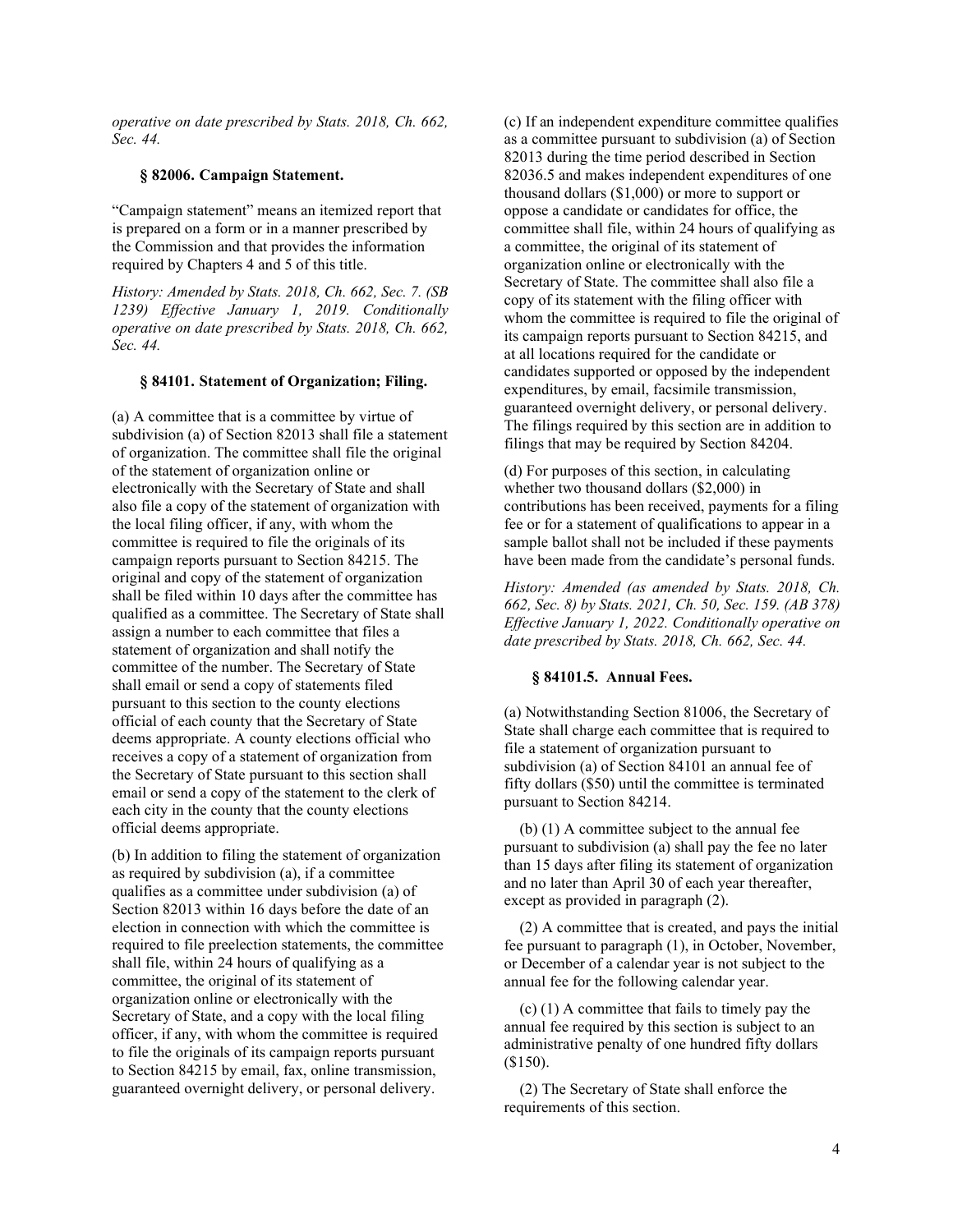*History: Amended (as amended by Stats. 2018, Ch. 662, Sec. 9) by Stats. 2021, Ch. 317, Sec. 3. (AB 1590) Effective January 1, 2022. Conditionally operative on date prescribed by Stats. 2018, Ch. 662, Sec. 44.*

## **§ 84108. Slate Mailer Organization; Statement of Organization.**

(a) Every slate mailer organization shall comply with the requirements of Sections 84100, 84101, 84103, and 84104.

(b) The statement of organization of a slate mailer organization shall include:

(1) The name, street address, email address, and telephone number of the organization. In the case of an individual or business entity that qualifies as a slate mailer organization, the name of the slate mailer organization shall include the name by which the individual or entity is identified for legal purposes. Whenever identification of a slate mailer organization is required by this title, the identification shall include the full name of the slate mailer organization as contained in its statement of organization.

(2) The full name, street address, email address, and telephone number of the treasurer and other principal officers.

(3) The full name, street address, email address, and telephone number of each person with final decisionmaking authority as to which candidates or measures will be supported or opposed in the organization's slate mailers.

(c) The statement of organization shall be filed online or electronically with the Secretary of State within 10 days after the slate mailer organization receives or is promised five hundred dollars (\$500) or more for producing one or more slate mailers. However, if an entity qualifies as a slate mailer organization within 16 days before the date of an election in which it is required to file preelection statements, the slate mailer organization shall file the statement of organization online or electronically with the Secretary of State within 24 hours of qualifying as a slate mailer organization.

*History: Amended by Stats. 2018, Ch. 662, Sec. 12. (SB 1239) Effective January 1, 2019. Conditionally operative on date prescribed by Stats. 2018, Ch. 662, Sec. 44.*

## **§ 84200.8. Timing for Filing Preelection Statements.**

Preelection statements shall be filed under this section as follows:

(a) For the period ending 45 days before the election, the statement shall be filed no later than 40 days before the election.

(b) For the period ending 17 days before the election, the statement shall be filed no later than 12 days before the election.

(c) For runoff elections held within 60 days of the qualifying election, an additional preelection statement for the period ending 17 days before the runoff election shall be filed no later than 12 days before the election.

(d) All candidates being voted on in the election in connection with which the statement is filed, their controlled committees, and committees formed primarily to support or oppose a candidate or measure being voted on in that election shall file the statement due 12 days before the election in subdivisions (b) and (c) online or electronically, if required or, for a city or county committee filing in paper format, by guaranteed overnight delivery service or personal delivery.

*History: Amended by Stats. 2018, Ch. 662, Sec. 13. (SB 1239) Effective January 1, 2019. Conditionally operative on date prescribed by Stats. 2018, Ch. 662, Sec. 44.*

#### **§ 84203. Late Contribution; Reports.**

(a) Each candidate or committee that makes or receives a late contribution, as defined in Section 82036, shall report the late contribution to each office with which the candidate or committee is required to file its next campaign statement pursuant to Section 84215.

(1) The candidate or committee that makes the late contribution shall report the candidate or committee's full name and street address and the full name and street address of the person to whom the late contribution has been made, the office sought if the recipient is a candidate, or the ballot measure number or letter if the recipient is a committee primarily formed to support or oppose a ballot measure, and the date and amount of the late contribution.

(2) The recipient of the late contribution shall report the recipient's full name and street address, the date and amount of the late contribution, whether the contribution was a monetary contribution, in-kind contribution of goods or services, or a loan, the cumulative amount of contributions, and whether the contribution was for the primary, general, or other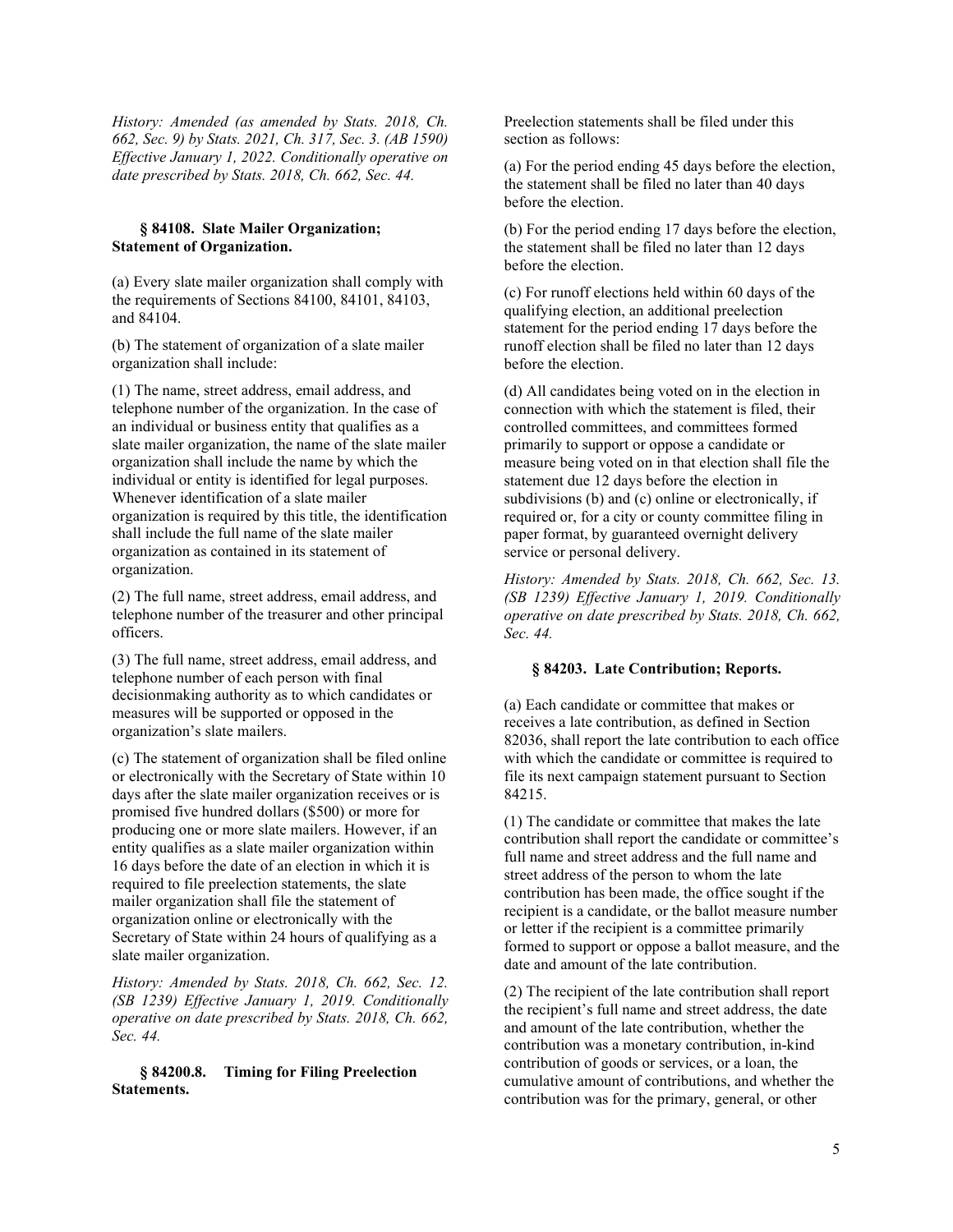election, if required. The recipient shall also report the full name of the contributor, the contributor's street address, occupation, and the name of the contributor's employer, or, if self-employed, the name of the business.

(b) A late contribution shall be reported within 24 hours of the time it is made in the case of the candidate or committee that makes the contribution and within 24 hours of the time it is received in the case of the recipient. A late contribution shall be reported online or electronically, if required, or for a city or county committee filing in paper format, by email, fax, guaranteed overnight delivery, or personal delivery. If a late contribution is required to be reported to the Secretary of State, the report to the Secretary of State shall be by online or electronic transmission only. A late contribution shall be reported on subsequent campaign statements without regard to reports filed pursuant to this section.

(c) A late contribution need not be reported nor shall it be deemed accepted if it is not cashed, negotiated, or deposited and is returned to the contributor within 24 hours of its receipt.

(d) A report filed pursuant to this section shall be in addition to any other campaign statement required to be filed by this chapter.

(e) The report required pursuant to this section is not required to be filed by a candidate or committee that has disclosed the late contribution pursuant to subdivision (a) or (b) of Section 85309.

*History: Amended (as amended by Stats. 2018, Ch. 662, Sec. 14) by Stats. 2021, Ch. 50, Sec. 161. (AB 378) Effective January 1, 2022. Conditionally operative on date prescribed by Stats. 2018, Ch. 662, Sec. 44.*

## **§ 84204. Late Independent Expenditures; Reports.**

(a) A committee that makes a late independent expenditure, as defined in Section 82036.5, shall report the late independent expenditure within 24 hours of the time it is made. A late independent expenditure shall be reported online or electronically, if required, or if filing in a paper format, by email, fax, guaranteed overnight delivery, or personal delivery. If a late independent expenditure is required to be reported to the Secretary of State, the report to the Secretary of State shall be by online or electronic transmission only. A late independent expenditure shall be reported on subsequent campaign statements without regard to reports filed pursuant to this section.

(b) A committee that makes a late independent expenditure shall report its full name and street address, as well as the name, office, and district of the candidate if the report is related to a candidate, or if the report is related to a measure, the number or letter of the measure, whether the expenditure was made to support or oppose the candidate or ballot measure, the jurisdiction in which the measure is to be voted upon, and the amount and the date, as well as a description of goods or services for which the late independent expenditure was made. In addition to the information required by this subdivision, a committee that makes a late independent expenditure shall include with its late independent expenditure report the information required by paragraphs (1) to (5), inclusive, of subdivision (f) of Section 84211, covering the period from the day after the closing date of the last campaign report filed to the date of the late independent expenditure, or if the committee has not previously filed a campaign statement, covering the period from the previous January 1 to the date of the late independent expenditure. Information required by paragraphs (1) to (5), inclusive, of subdivision (f) of Section 84211 that is required to be reported with a late independent expenditure report by this subdivision is not required to be reported on more than one late independent expenditure report.

(c) A committee that makes a late independent expenditure shall file a late independent expenditure report in the places where it would be required to file campaign statements under this article as if it were formed or existing primarily to support or oppose the candidate or measure for or against which it is making the late independent expenditure.

(d) A report filed pursuant to this section shall be in addition to any other campaign statement required to be filed by this article.

(e) Expenditures that have been disclosed by candidates and committees pursuant to Section 85500 are not required to be disclosed pursuant to this section.

*History: Amended by Stats. 2018, Ch. 662, Sec. 15. (SB 1239) Effective January 1, 2019. Conditionally operative on date prescribed by Stats. 2018, Ch. 662, Sec. 44.*

## **§ 84204.5. Ballot Measure Contributions and Expenditures; Reports.**

(a) In addition to any other report required by this title, a committee pursuant to subdivision (a) of Section 82013 that is required to file reports pursuant to Section 84605 shall file online or electronically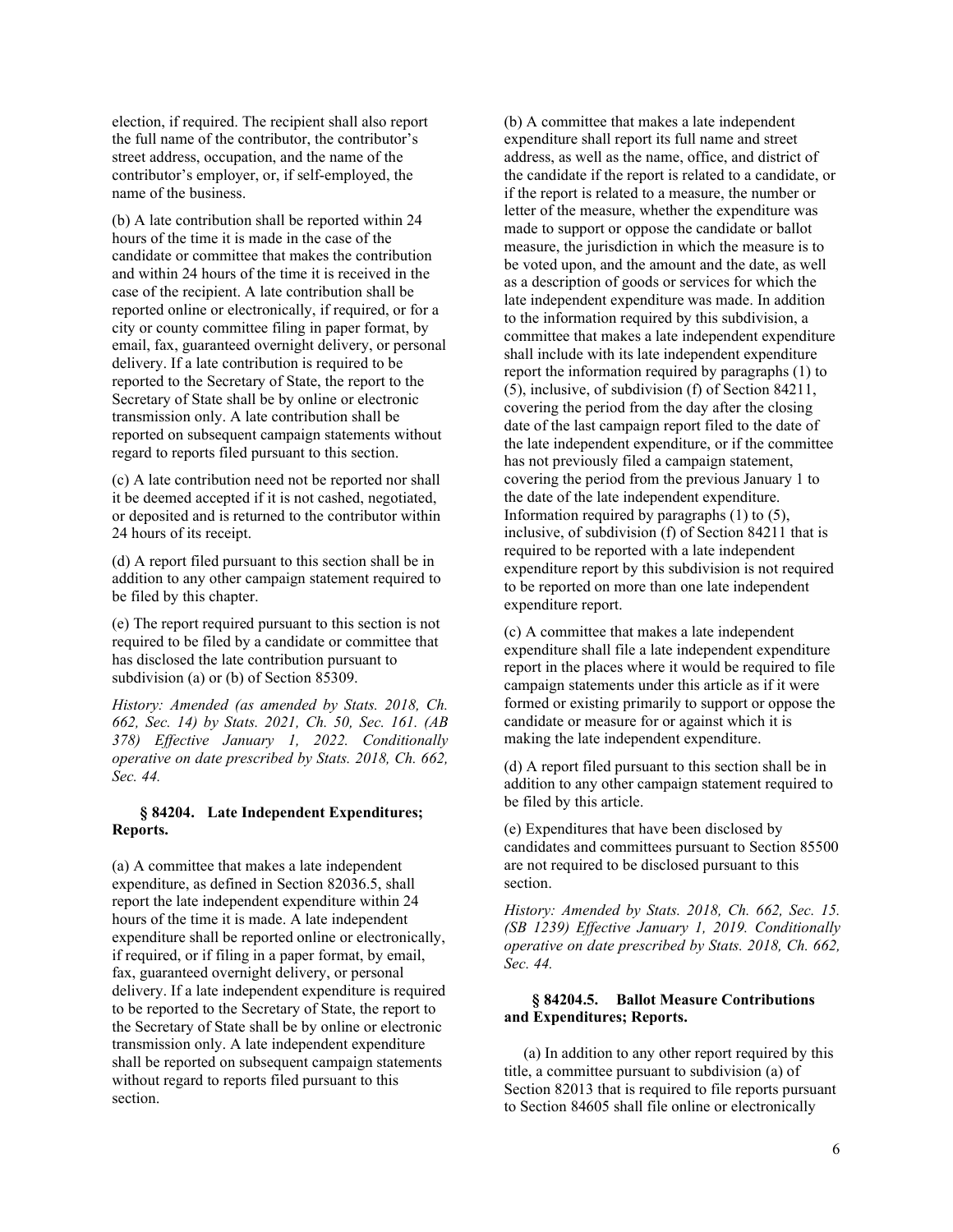with the Secretary of State each time it makes contributions totaling five thousand dollars (\$5,000) or more or each time it makes independent expenditures totaling five thousand dollars (\$5,000) or more to support or oppose the qualification or passage of a single state ballot measure. The report shall be filed within 10 business days of making the contributions or independent expenditures and shall contain all of the following:

(1) The full name, street address, and identification number of the committee.

(2) The number or letter of the measure if the measure has qualified for the ballot and has been assigned a number or letter; the title of the measure if the measure has not been assigned a number or letter but has been issued a title by the Attorney General; or the subject of the measure if the measure has not been assigned a number or letter and has not been issued a title by the Attorney General.

(3) In the case of a contribution, the date and amount of the contribution and the name, address, and identification number of the committee to whom the contribution was made. In addition, the report shall include the information required by paragraphs (1) to (5), inclusive, of subdivision (f) of Section 84211, regarding contributions or loans received from a person described in that subdivision, covering the period from the day after the closing date of the last campaign report filed to the date of the contribution requiring a report under this section, or if the committee has not previously filed a campaign statement, covering the period from the previous January 1 to the date of the contribution requiring a report under this section. The information described in paragraphs  $(1)$  to  $(5)$ , inclusive, of subdivision  $(f)$ of Section 84211 that is required to be reported pursuant to this subdivision is not required to be reported in more than one report provided for in this subdivision for each contribution or loan received from a person described in subdivision (f) of Section 84211.

(4) In the case of an independent expenditure, the date, amount, and a description of the goods or services for which the expenditure was made. In addition, the report shall include the information required by paragraphs (1) to (5), inclusive, of subdivision (f) of Section 84211 regarding contributions or loans received from a person described in that subdivision, covering the period from the day after the closing date of the last campaign report filed to the date of the expenditure, or if the committee has not previously filed a campaign statement, covering the period from the previous January 1 to the date of the expenditure. The information described in paragraphs (1) to (5), inclusive, of subdivision (f) of Section 84211 that is required to be reported pursuant to this subdivision is not required to be reported in more than one report provided for in this subdivision for each contribution or loan received from a person described in subdivision (f) of Section 84211.

(b) In addition to any other report required by this title, a committee pursuant to subdivision (a) of Section 82013 shall file a report each time it makes contributions totaling five thousand dollars (\$5,000) or more or independent expenditures aggregating five thousand dollars (\$5,000) or more to support or oppose the qualification of a single local initiative or referendum ballot measure. A committee that is required to file a report under this subdivision shall file the report in the places where it would be required to file campaign statements under this article as if it were formed or existing primarily to support or oppose the local initiative or referendum ballot measure. The report shall be filed within 10 business days of reaching the aggregate dollar threshold and shall contain all of the following:

(1) The full name, street address, and identification number of the committee.

(2) The name or subject of the measure.

(3) In the case of an independent expenditure, the date, amount, and a description of the goods or services for which the expenditure was made. In the case of a contribution, the date and amount of the contribution and the name, address, and identification number of the committee to which the contribution was made. In addition, the report shall include the information required by paragraphs (1) to (5), inclusive, of subdivision (f) of Section 84211 regarding contributions or loans received from a person described in that subdivision, covering the period from the day after the closing date of the last campaign report filed to the date of the contribution or expenditure, or if the committee has not previously filed a campaign statement, covering the period from the previous January 1 to the date of the contribution or expenditure. The information described in paragraphs (1) to (5), inclusive, of subdivision (f) of Section 84211 that is required to be reported pursuant to this subdivision is not required to be reported in more than one report provided for in this subdivision for each contribution or loan received from a person described in subdivision (f) of Section 84211.

(c) Reports required by this section are not required to be filed by a committee primarily formed to support or oppose the qualification or passage of a state ballot measure or the qualification of a local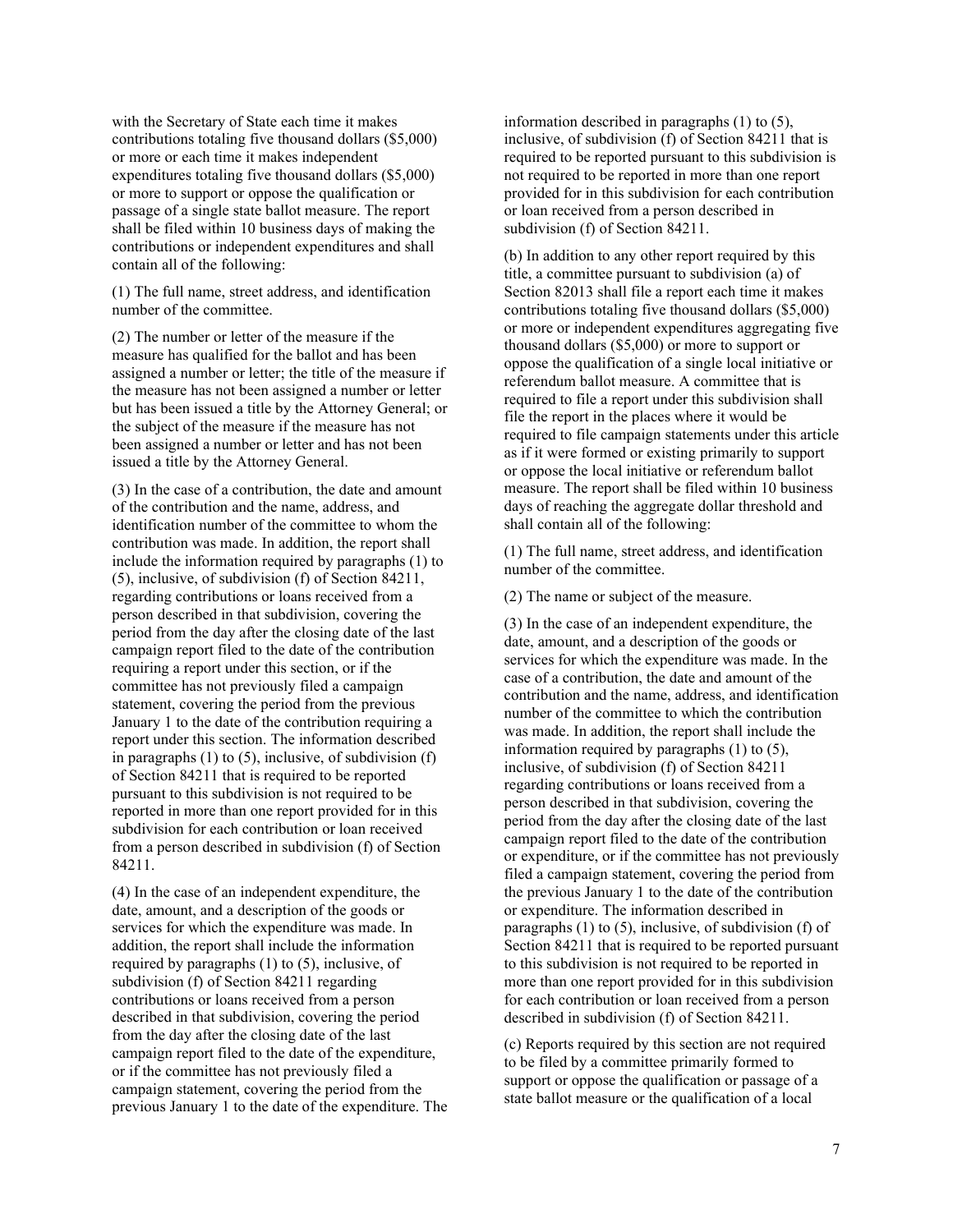initiative or referendum ballot measure for expenditures made on behalf of the ballot measure or measures for which it is formed.

(d) Independent expenditures that have been disclosed by a committee pursuant to Section 84204 or 85500 are not required to be disclosed pursuant to this section.

*History: Amended by Stats. 2018, Ch. 662, Sec. 16. (SB 1239) Effective January 1, 2019. Conditionally operative on date prescribed by Stats. 2018, Ch. 662, Sec. 44.)*

## **§ 84211. Contents of Campaign Statement.**

Each campaign statement required by this article shall contain all of the following information:

(a) The total amount of contributions received during the period covered by the campaign statement and the total cumulative amount of contributions received.

(b) The total amount of expenditures made during the period covered by the campaign statement and the total cumulative amount of expenditures made.

(c) The total amount of contributions received during the period covered by the campaign statement from persons who have given a cumulative amount of one hundred dollars (\$100) or more.

(d) The total amount of contributions received during the period covered by the campaign statement from persons who have given a cumulative amount of less than one hundred dollars (\$100).

(e) The balance of cash and cash equivalents on hand at the beginning and the end of the period covered by the campaign statement.

(f) If the cumulative amount of contributions (including loans) received from a person is one hundred dollars (\$100) or more and a contribution or loan has been received from that person during the period covered by the campaign statement, all of the following:

(1) That person's full name.

(2) That person's street address.

(3) That person's occupation.

(4) The name of that person's employer, or, if selfemployed, the name of the business.

(5) The date and amount received for each contribution received during the period covered by the campaign statement and whether the contribution was made in the form of a monetary contribution, inkind contribution of goods or services, or a loan.

(6) The cumulative amount of contributions.

(g) If the cumulative amount of loans received from or made to a person is one hundred dollars (\$100) or more, and a loan has been received from or made to a person during the period covered by the campaign statement, or is outstanding during the period covered by the campaign statement, all of the following:

(1) That person's full name.

(2) That person's street address.

(3) That person's occupation.

(4) The name of that person's employer, or, if selfemployed, the name of the business.

(5) The original date and amount of each loan.

(6) The due date and interest rate of the loan.

(7) The cumulative payment made or received to date at the end of the reporting period.

(8) The balance outstanding at the end of the reporting period.

(9) The cumulative amount of contributions.

(h) For each person, other than the filer, who is directly, indirectly, or contingently liable for repayment of a loan received or outstanding during the period covered by the campaign statement, all of the following:

(1) That person's full name.

(2) That person's street address.

(3) That person's occupation.

(4) The name of that person's employer, or, if selfemployed, the name of the business.

(5) The amount that person's maximum liability outstanding.

(i) The total amount of expenditures made during the period covered by the campaign statement to persons who have received one hundred dollars (\$100) or more.

(j) The total amount of expenditures made during the period covered by the campaign statement to persons who have received less than one hundred dollars (\$100).

(k) For each person to whom an expenditure of one hundred dollars (\$100) or more has been made during the period covered by the campaign statement, all of the following:

- (1) That person's full name.
- (2) That person's street address.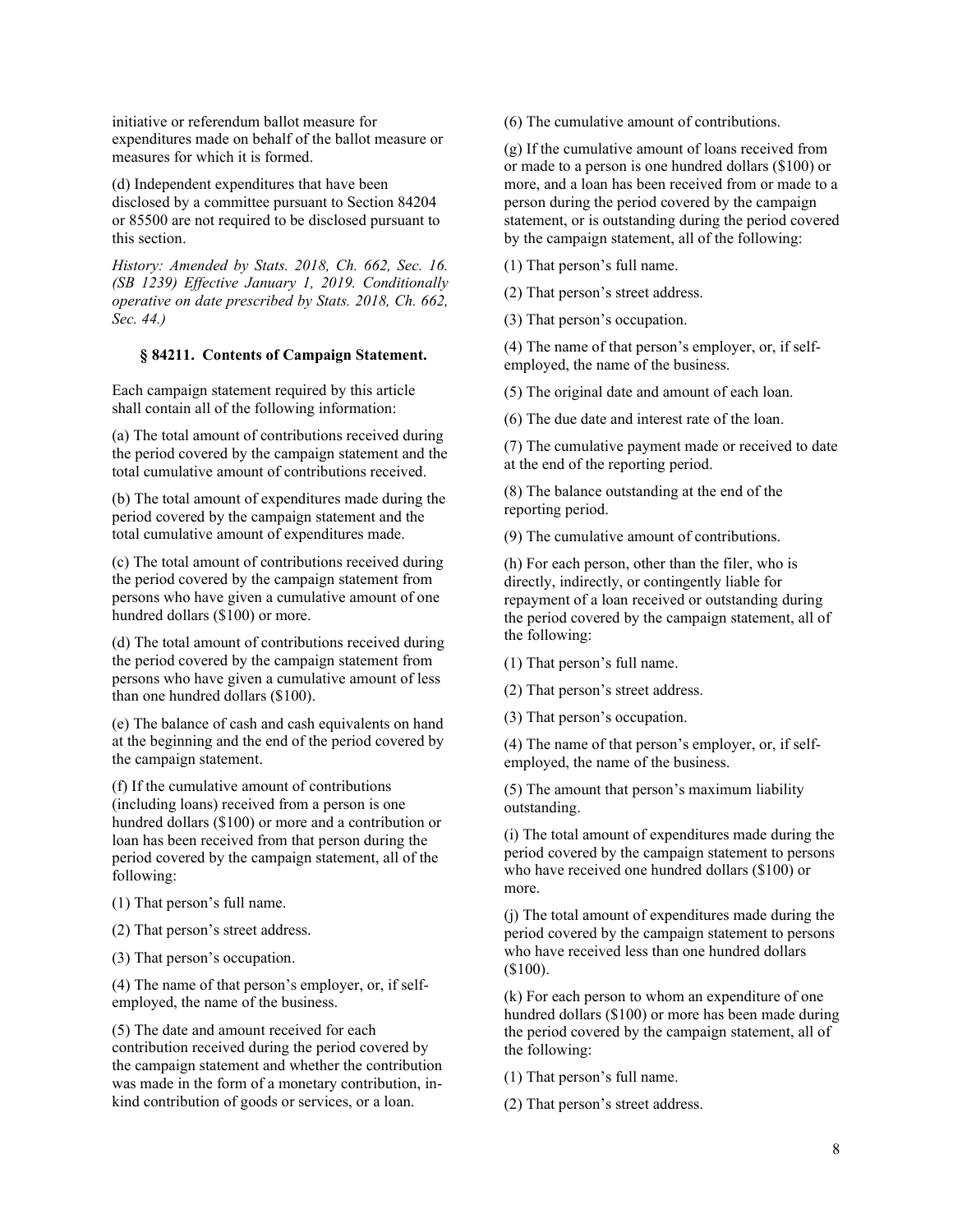(3) The date and amount of each expenditure.

(4) A brief description of the consideration for which each expenditure was made.

(5) In the case of an expenditure which is a contribution to a candidate, elected officer, or committee or an independent expenditure to support or oppose a candidate or measure, in addition to the information required in paragraphs (1) to (4), inclusive, the date of the contribution or independent expenditure, the cumulative amount of contributions made to a candidate, elected officer, or committee, or the cumulative amount of independent expenditures made relative to a candidate or measure; the full name of the candidate, and the office and district for which the candidate seeks nomination or election, or the number or letter of the measure; and the jurisdiction in which the measure or candidate is voted upon.

(6) The information required in paragraphs (1) to (4), inclusive, for each person, if different from the payee, who has provided consideration for an expenditure of five hundred dollars (\$500) or more during the period covered by the campaign statement.

For purposes of subdivisions  $(i)$ ,  $(i)$ , and  $(k)$  only, the terms "expenditure" or "expenditures" mean any individual payment or accrued expense, unless it is clear from surrounding circumstances that a series of payments or accrued expenses are for a single service or product.

(l) In the case of a controlled committee, an official committee of a political party, or an organization formed or existing primarily for political purposes, the amount and source of any miscellaneous receipt.

(m) If a committee is listed pursuant to subdivision  $(f)$ ,  $(g)$ ,  $(h)$ ,  $(k)$ ,  $(l)$ , or  $(p)$ , the number assigned to the committee by the Secretary of State shall be listed, or, if a number has not been assigned, the full name and street address of the treasurer of the committee.

(n) In a campaign statement filed by a candidate who is a candidate in both a state primary and general election, such a candidate's controlled committee, or a committee primarily formed to support or oppose such a candidate, the total amount of contributions received and the total amount of expenditures made for the period of January 1 through June 30 and the total amount of contributions received and expenditures made for the period of July 1 through December 31.

(o) The full name, residential or business address, email address, and telephone number of the filer, or, in the case of a campaign statement filed by a committee defined by subdivision (a) of Section

82013, the name, street address, email address, and telephone number of the committee and of the committee treasurer. In the case of a committee defined by subdivision (b) or (c) of Section 82013, the name that the filer uses on campaign statements shall be the name by which the filer is identified for other legal purposes or any name by which the filer is commonly known to the public.

(p) If the campaign statement is filed by a candidate, the name, street address, and treasurer of any committee of which the candidate has knowledge which has received contributions or made expenditures on behalf of the candidate's candidacy and whether the committee is controlled by the candidate.

(q) A contribution need not be reported nor shall it be deemed accepted if it is not cashed, negotiated, or deposited and is returned to the contributor before the closing date of the campaign statement on which the contribution would otherwise be reported.

(r) If a committee primarily formed for the qualification or support of, or opposition to, an initiative or ballot measure is required to report an expenditure to a business entity pursuant to subdivision (k) and 50 percent or more of the business entity is owned by a candidate or person controlling the committee, by an officer or employee of the committee, or by a spouse of any of these individuals, the committee's campaign statement shall also contain, in addition to the information required by subdivision (k), that person's name, the relationship of that person to the committee, and a description of that person's ownership interest or position with the business entity.

(s) If a committee primarily formed for the qualification or support of, or opposition to, an initiative or ballot measure is required to report an expenditure to a business entity pursuant to subdivision (k), and a candidate or person controlling the committee, an officer or employee of the committee, or a spouse of any of these individuals is an officer, partner, consultant, or employee of the business entity, the committee's campaign statement shall also contain, in addition to the information required by subdivision (k), that person's name, the relationship of that person to the committee, and a description of that person's ownership interest or position with the business entity.

(t) If the campaign statement is filed by a committee, as defined in subdivision (b) or (c) of Section 82013, information sufficient to identify the nature and interests of the filer, including: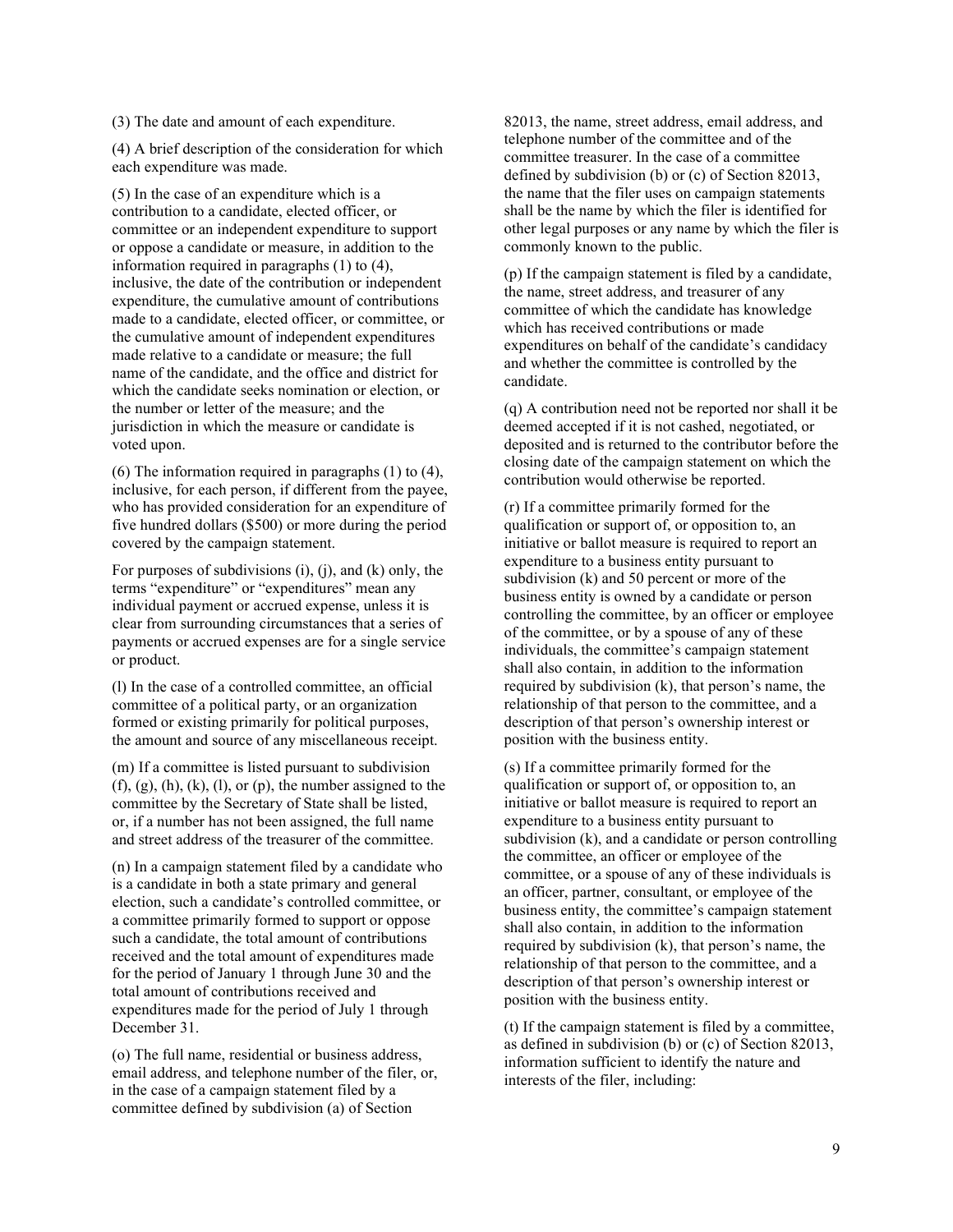(1) If the filer is an individual, the name and address of the filer's employer, if any, or the filer's principal place of business if the filer is self-employed, and a description of the business activity in which the filer or the filer's employer is engaged.

(2) If the filer is a business entity, a description of the business activity in which it is engaged.

(3) If the filer is an industry, trade, or professional association, a description of the industry, trade, or profession which it represents, including a specific description of any portion or faction of the industry, trade, or profession which the association exclusively or primarily represents.

(4) If the filer is not an individual, business entity, or industry, trade, or professional association, a statement of the person's nature and purposes, including a description of any industry, trade, profession, or other group with a common economic interest which the person principally represents or from which its membership or financial support is principally derived.

*History: Amended (as amended by Stats. 2018, Ch. 662, Sec. 17) by Stats. 2021, Ch. 50, Sec. 163. (AB 378) Effective January 1, 2022. Conditionally operative on date prescribed by Stats. 2018, Ch. 662, Sec. 44.*

## **§ 84213. Verification.**

(a) A candidate or state measure proponent shall verify the candidate's or proponent's campaign statement and the campaign statement of each committee subject to the candidate or state measure proponent's control. The verification shall be in accordance with the provisions of Section 81004 except that it shall state that to the best of the candidate or state measure proponent's knowledge the treasurer of each controlled committee used all reasonable diligence in the preparation of the committee's statement. This section does not relieve the treasurer of any committee from the obligation to verify each campaign statement filed by the committee pursuant to Section 81004.

(b) If a committee is required to file a campaign statement or report disclosing an independent expenditure pursuant to this title, a principal officer of the committee or, in the case of a controlled committee, the candidate or state measure proponent or opponent who controls the committee shall sign a verification on the campaign statement or report that reads as follows:

"I have not received any unreported contributions or reimbursements to make these independent expenditures. I have not coordinated any expenditure made during this reporting period with the candidate or the opponent of the candidate who is the subject of the expenditure, with the proponent or the opponent of the state measure that is the subject of the expenditure, or with the agents of the candidate or the opponent of the candidate or the state measure proponent or opponent."

*History: Amended (as amended by Stats. 2018, Ch. 662, Sec. 18) by Stats. 2021, Ch. 50, Sec. 165. (AB 378) Effective January 1, 2022. Conditionally operative on date prescribed by Stats. 2018, Ch. 662, Sec. 44.*

#### **§ 84215. Campaign Reports and Statements; Where to File.**

Campaign statements shall be filed at the following places:

(a) Statewide elected officers, including members of the State Board of Equalization; Members of the Legislature; Supreme Court justices, court of appeal justices, and superior court judges; candidates for those offices and their controlled committees; committees formed or existing primarily to support or oppose these candidates, elected officers, justices and judges, or statewide measures, or the qualification of state ballot measures; and all state general purpose committees and filers not specified in subdivisions (b) to (e), inclusive, shall file a campaign statement with the Secretary of State by online or electronic means, as specified in Section 84605.

(b) Elected officers in jurisdictions other than legislative districts, State Board of Equalization districts, or appellate court districts that contain parts of two or more counties, candidates for these offices, their controlled committees, and committees formed or existing primarily to support or oppose candidates or local measures to be voted upon in one of these jurisdictions shall file the original and, if the filing is in paper format, one copy with the elections official of the county with the largest number of registered voters in the jurisdiction. Elected officers, candidates for these offices, and their controlled committees shall also file a copy of their campaign statements with the elections official of the county in which the elected officer or candidate is domiciled, as defined in subdivision (b) of Section 349 of the Elections Code.

(c) County elected officers, candidates for these offices, their controlled committees, committees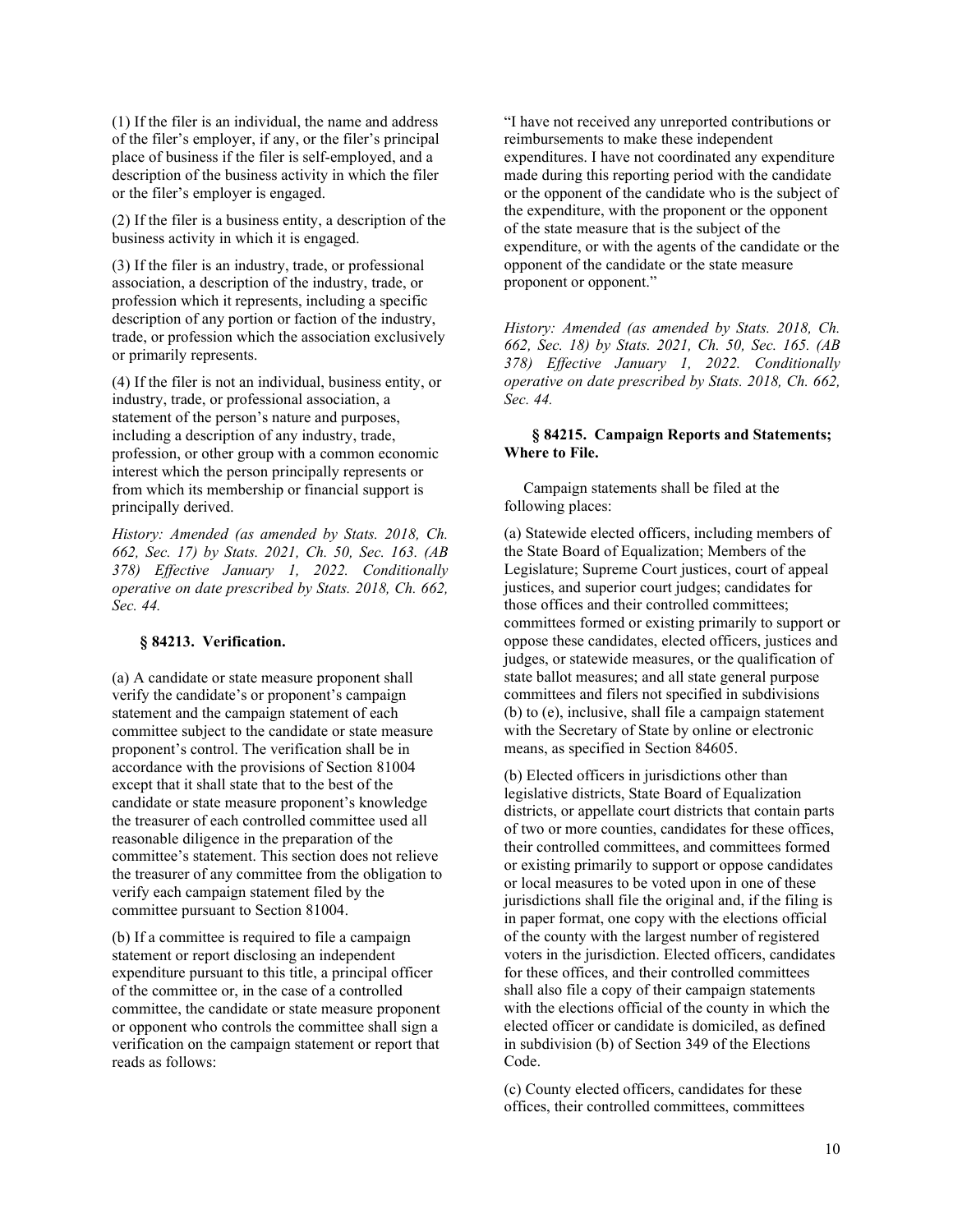formed or existing primarily to support or oppose candidates or local measures to be voted upon in any number of jurisdictions within one county, other than those specified in subdivision (d), and county general purpose committees shall file the original and, if the filing is in paper format, one copy with the elections official of the county.

(d) City elected officers, candidates for city office, their controlled committees, committees formed or existing primarily to support or oppose candidates or local measures to be voted upon in one city, and city general purpose committees shall file the original and, if the filing is in paper format, one copy with the clerk of the city.

(e) Elected members of the Board of Administration of the Public Employees' Retirement System, elected members of the Teachers' Retirement Board, candidates for these offices, their controlled committees, and committees formed or existing primarily to support or oppose these candidates or elected members shall file the original with the Secretary of State, and a copy shall be filed at the relevant board's office in Sacramento.

(f) Notwithstanding any other provision of this section, a committee, candidate, or elected officer is not required to file more than the original and one copy, or one copy, of a campaign statement with any one county elections official or city clerk or with the Secretary of State.

(g) If a committee is required to file campaign statements required by Section 84200 or 84200.5 in places designated in subdivisions (a) to (d), inclusive, it shall continue to file these statements in those places, in addition to any other places required by this title, until the end of the calendar year.

*History: Amended by Stats. 2018, Ch. 662, Sec. 19. (SB 1239) Effective January 1, 2019. Conditionally operative on date prescribed by Stats. 2018, Ch. 662, Sec. 44.*

#### **§ 84217. Federal Office Candidates; Places Filed.**

When the Secretary of State receives any campaign statement filed pursuant to the federal Election Campaign Act, (2 U.S.C.A. Section 431 et seq.) the Secretary of State shall send a copy of the statement to the following officers:

(a) Statements of candidates for President, Vice President or United States Senator and committees supporting such candidates one copy with the Registrar-Recorder of Los Angeles County and one copy with the Registrar of Voters of the City and County of San Francisco;

(b) Statements of candidates for United States Representative in Congress and committees supporting such candidates—one copy with the clerk of the county which contains the largest percentage of the registered voters in the election district which the candidate or any of the candidates seek nomination or election and one copy with the clerk of the county within which the candidate resides or in which the committee is domiciled, provided that if the committee is not domiciled in California the statement shall be sent to the Registrar-Recorder of Los Angeles County. No more than one copy of each statement need be filed with the clerk of any county.

*Repealed conditionally by Stats. 2018, Ch. 662, on date prescribed in Sec. 44 of Ch. 662.*

### **§ 84219. Slate Mailer Organization; Semi-Annual Statements; Contents.**

Whenever a slate mailer organization is required to file campaign reports pursuant to Section 84218, the campaign report shall include the following information:

(a) The total amount of receipts during the period covered by the campaign statement and the total cumulative amount of receipts. For purposes of this section only, "receipts" means payments received by a slate mailer organization for production and distribution of slate mailers.

(b) The total amount of disbursements made during the period covered by the campaign statement and the total cumulative amount of disbursements. For purposes of this section only, "disbursements" means payment made by a slate mailer organization for the production or distribution of slate mailers.

(c) For each candidate or committee that is a source of receipts totaling one hundred dollars (\$100) or more during the period covered by the campaign statement:

(1) The name of the candidate or committee, identification of the jurisdiction and the office sought or ballot measure number or letter, and, if the source is a committee, the committee's identification number, street address, and the name of the candidate or measure on whose behalf or in opposition to which the payment is made.

(2) The date and amount received for each receipt totaling one hundred dollars (\$100) or more during the period covered by the campaign statement.

(3) The cumulative amount of receipts on behalf of or in opposition to the candidate or measure.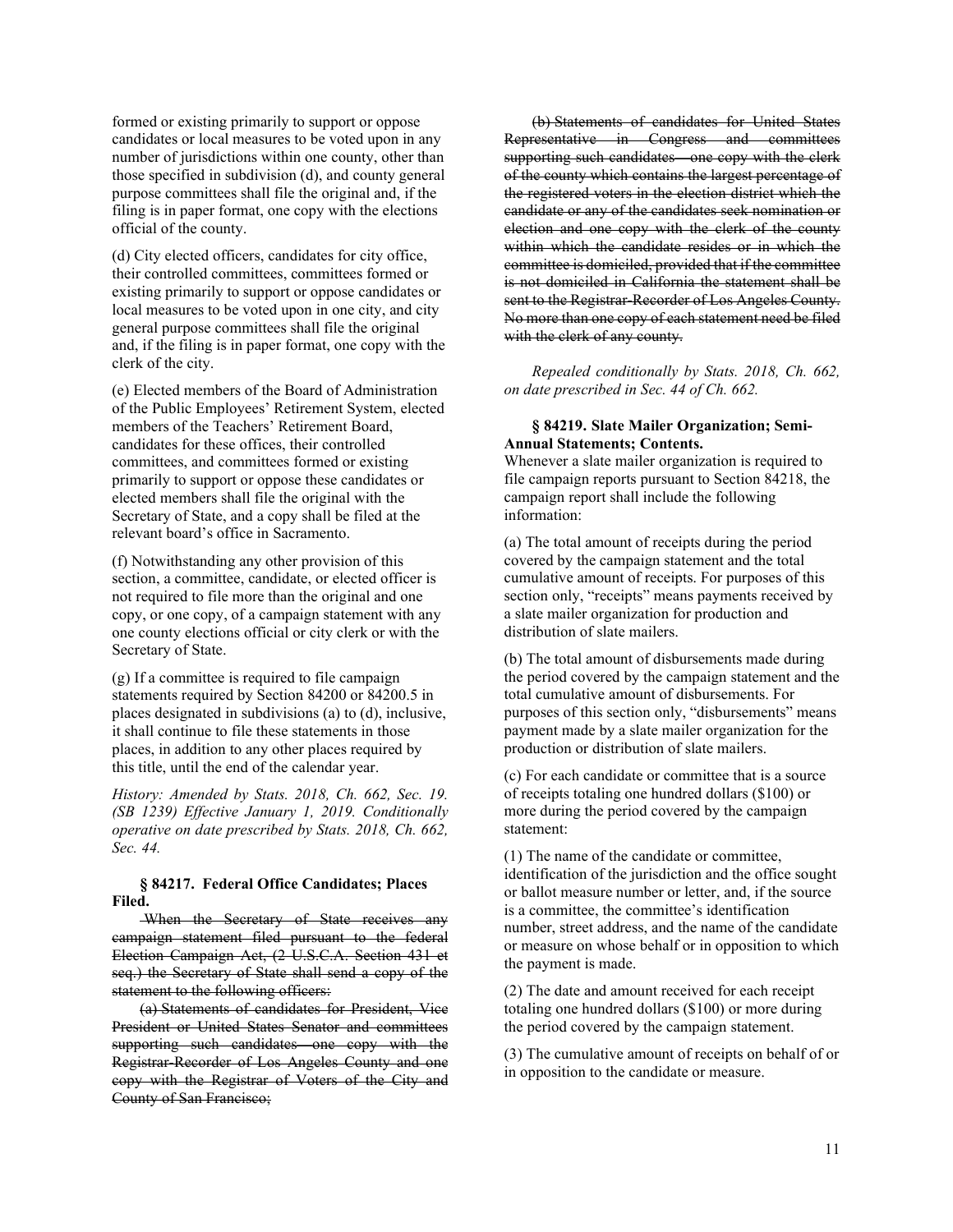(d) For each person other than a candidate or committee who is a source of receipts totaling one hundred dollars (\$100) or more during the period covered by the campaign statement:

(1) Identification of the jurisdiction, office or ballot measure, and name of the candidate or measure on whose behalf or in opposition to which the payment was made.

(2) Full name, street address, name of employer, or, if self-employed, name of business of the source of receipts.

(3) The date and amount received for each receipt totaling one hundred dollars (\$100) or more during the period covered by the campaign statement.

(4) The cumulative amount of receipts on behalf of or in opposition to the candidate or measure.

(e) For each candidate or ballot measure not reported pursuant to subdivision (c) or (d), but who was supported or opposed in a slate mailer sent by the slate mailer organization during the period covered by the report, identification of jurisdiction, office or ballot measure, and name of the candidate or measure who was supported or opposed.

(f) The total amount of disbursements made during the period covered by the campaign statement to persons who have received one hundred dollars (\$100) or more.

(g) The total amount of disbursements made during the period covered by the campaign statement to persons who have received less than one hundred dollars (\$100).

(h) For each person to whom a disbursement of one hundred dollars (\$100) or more has been made during the period covered by the campaign statement:

- (1) That person's full name.
- (2) That person's street address.
- (3) The date and amount of each disbursement.

(4) A brief description of the consideration for which each disbursement was made.

(5) The information required in paragraphs (1) to (4), inclusive, for each person, if different from the payee, who has provided consideration for a disbursement of five hundred dollars (\$500) or more during the period covered by the campaign statement.

(i) Cumulative disbursements, totaling one thousand dollars (\$1,000) or more, made directly or indirectly to any person listed in the slate mailer organization's statement of organization. For purposes of this subdivision, a disbursement is made indirectly to a

person if it is intended for the benefit of or use by that person or a member of the person's immediate family, or if it is made to a business entity in which the person or member of the person's immediate family is a partner, shareholder, owner, director, trustee, officer, employee, consultant, or holds any position of management or in which the person or member of the person's immediate family has an investment of one thousand dollars (\$1,000) or more. This subdivision does not apply to any disbursement made to a business entity whose securities are publicly traded.

(j) The full name, street address, email address, and telephone number of the slate mailer organization and of the treasurer.

(k) Whenever a slate mailer organization also qualifies as a general purpose committee pursuant to Section 82027.5, the campaign report shall include, in addition to the information required by this section, the information required by Section 84211.

*(Amended (as amended by Stats. 2018, Ch. 662, Sec. 21) by Stats. 2021, Ch. 50, Sec. 167. (AB 378) Effective January 1, 2022. Conditionally operative on date prescribed by Stats. 2018, Ch. 662, Sec. 44.)*

## **§ 84223. Top Ten Contributor Lists.**

(a) For a committee primarily formed to support or oppose a state ballot measure or state candidate that raises one million dollars (\$1,000,000) or more for an election, the Secretary of State shall maintain an accurate list of the committee's top 10 contributors, as specified by Commission regulations. The list shall be based on the filer's campaign statements and reports. A current list of the top 10 contributors shall be posted on the Secretary of State's internet website, as provided in subdivision (c).

(b) (1) Except as provided in paragraph (4), the list of top 10 contributors shall identify the names of the 10 persons who have made the largest cumulative contributions to the committee, the total amount of each person's contributions, the city and state of the person, the person's committee identification number, if any, and any other information deemed necessary by the Commission. If any of the top 10 contributors identified on the list are committees pursuant to subdivision (a) of Section 82013, the Commission may require, by regulation, that the list also identify the top 10 contributors to those contributing committees.

(2) (A) For a committee primarily formed to support or oppose a state ballot measure, the cumulative amount of contributions received by the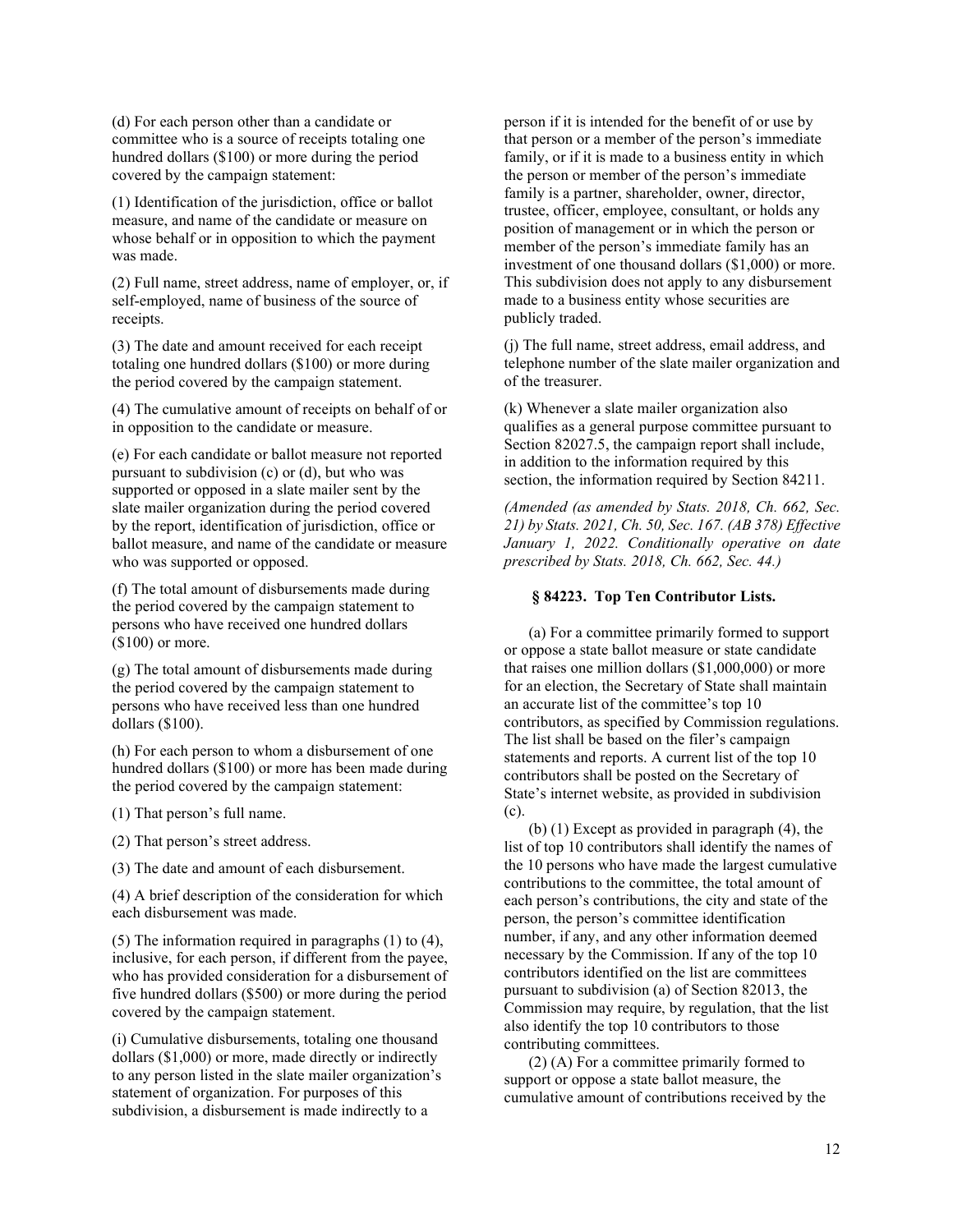committee from a person for the period beginning 12 months prior to the date the committee made its first expenditure to qualify, support, or oppose the measure and ending with the current date shall be counted.

(B) For a committee primarily formed to support or oppose a state candidate, the cumulative amount of contributions received by the committee from a person for the primary and general elections combined shall be counted.

(3) The aggregation rules of Section 82015.5 and any implementing regulations adopted by the Commission shall apply in identifying the persons who have made the top 10 cumulative contributions to a committee.

(4) A person who makes contributions to a committee in a cumulative amount of less than ten thousand dollars (\$10,000) shall not be identified or disclosed as a top 10 contributor to a committee pursuant to this section.

(c) (1) The Commission shall adopt regulations to govern the manner in which the Secretary of State shall display top 10 contributor lists maintained for a committee that is subject to this section, and the Secretary of State shall post the top 10 contributor lists on its internet website in the manner prescribed by those regulations.

(2) A committee's top 10 contributor list shall be updated when any of the following occurs:

(A) A new person qualifies as a top 10 contributor to the committee.

(B) A person who is an existing top 10 contributor makes additional contributions to the committee.

(C) A change occurs that alters the relative ranking order of the top 10 contributors.

(3) The 10 persons who have made the largest cumulative contributions to a committee shall be listed in order from largest contribution amount to smallest amount. If two or more contributors of identical amounts meet the threshold for inclusion in the list of top 10 contributors, the order of disclosure shall be made beginning with the most recent contributor of that amount.

(4) The Secretary of State shall post or update a top 10 contributor list within five business days or, during the 16 days before the election, within 48 hours of receiving data of a contributor qualifying for the list or of any change to the list.

(d) In addition to any other lists that the Secretary of State is required to post on its internet website, the Secretary of State shall compile, maintain, and display on its internet website a current list of the top 10 contributors supporting and opposing each state ballot measure, as prescribed by Commission regulations.

(e) This section shall not become operative until the Secretary of State certifies an online filing and disclosure system pursuant to paragraph (7) of subdivision (b) of Section 84602 of the Government Code.

*History: Repealed (in Sec. 12) and added by Stats. 2019, Ch. 312, Sec. 13. (AB 902) Effective January 1, 2020. Section conditionally operative as prescribed by its own provisions.*

## **§ 84504.2. Disclaimer; Print Ads.**

(a) A print advertisement designed to be individually distributed, including, but not limited to, a mailer, flyer, or door hanger, that is paid for by a committee, other than a political party committee or a candidate controlled committee established for an elective office of the controlling candidate, shall include the disclosures required by Sections 84502, 84503, and 84506.5, displayed as follows:

(1) The disclosure area shall have a solid white background and shall be in a printed or drawn box on the bottom of at least one page that is set apart from any other printed matter. All text in the disclosure area shall be in contrasting color and centered horizontally in the disclosure area.

(2) The text shall be in an Arial equivalent type with a type size of at least 10-point.

(3) The top of the disclosure area shall include the disclosure required by Sections 84502 and 84503. The text of the disclosure shall be underlined if there are any top contributors.

(4) The top contributors, if any, shall each be disclosed on a separate horizontal line separate from any other text, in descending order, beginning with the top contributor who made the largest cumulative contributions on the first line. The name of each of the top contributors shall be centered horizontally in the disclosure area and shall not be underlined. The names of the top contributors shall not be printed in a type that is condensed to be narrower than a normal non-condensed Arial equivalent type.

(5) An advertisement supporting or opposing a candidate that is paid for by an independent expenditure shall include the disclosure required by Section 84506.5, which shall be underlined and on a separate line below any of the top contributors.

(6) A committee subject to Section 84223 shall next include the text "Funding Details At [insert link to Secretary of State internet website page with top 10 contributor lists]," which shall be underlined and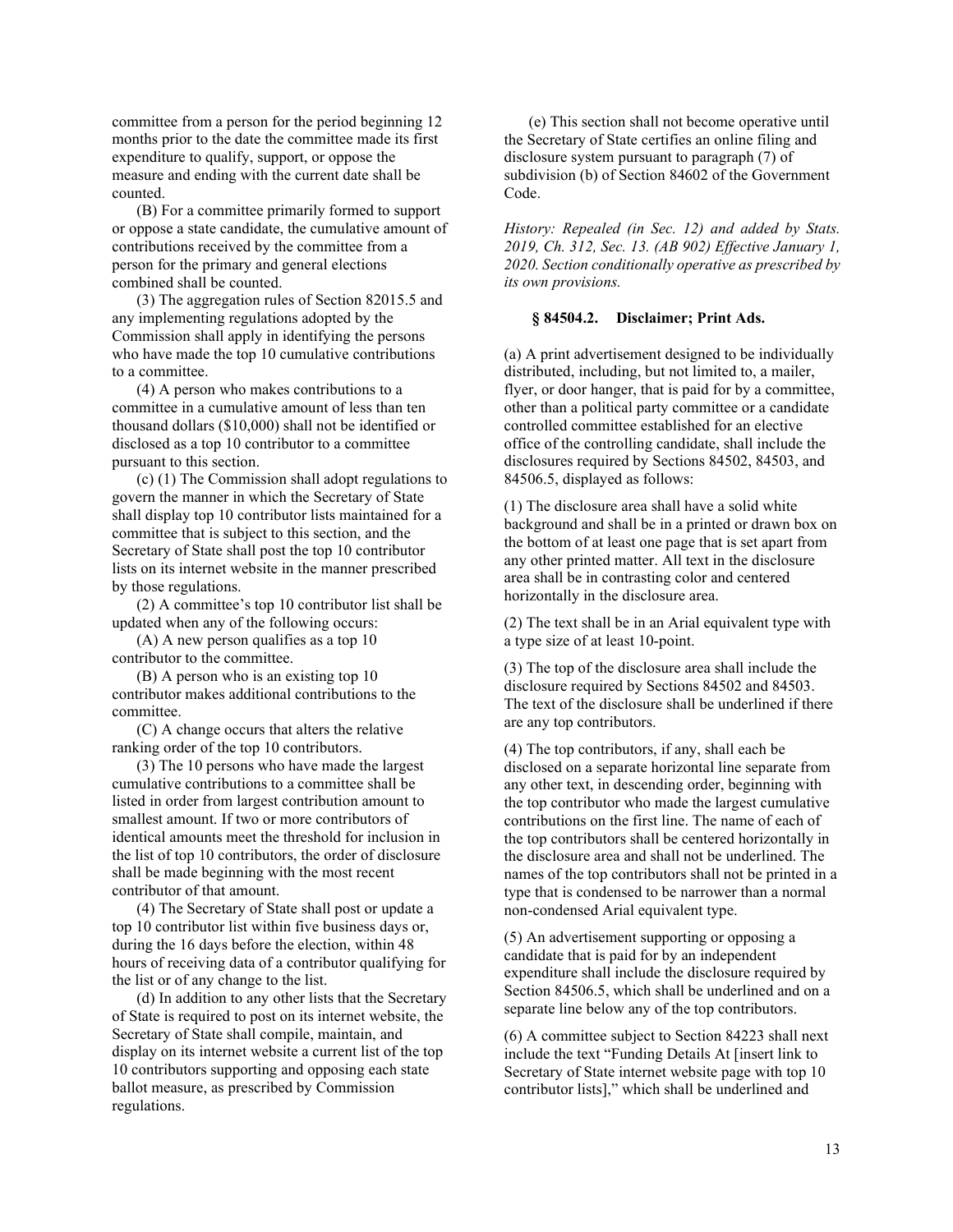printed on a line separate from any other text at the bottom of the disclosure area.

(7) Notwithstanding the definition of "top contributors" in paragraph (1) of subdivision (c) of Section 84501, newspaper, magazine, or other public print advertisements that are 20 square inches or less shall be required to disclose only the single top contributor of fifty thousand dollars (\$50,000) or more.

(b) A print advertisement that is larger than those designed to be individually distributed, including, but not limited to, a yard sign or billboard, paid for by a committee, other than a political party committee or a candidate controlled committee established for an elective office of the controlling candidate, shall include the disclosures pursuant to Section 84502, 84503, and 84506.5 in a printed or drawn box with a solid white background on the bottom of the advertisement that is set apart from any other printed matter. Each line of the written disclosures shall be in a contrasting color in Arial equivalent type no less than 5 percent of the height of the advertisement, and shall not be condensed to be narrower than a normal non-condensed Arial equivalent type. The text may be adjusted so it does not appear on separate horizontal lines, with the top contributors separated by a comma.

*History: Amended (as amended by Stats. 2018, Ch. 777, Sec. 5.5) by Stats. 2019, Ch. 558, Sec. 6. (AB 864) Effective January 1, 2020. Conditionally operative on date prescribed by Stats. 2018, Ch. 662, Sec. 44.*

#### **§ 84605. Who Shall File Online.**

(a) The following persons shall file online or electronically with the Secretary of State:

(1) Any candidate, including superior court, appellate court, and Supreme Court candidates and officeholders, committee, or other persons who are required, pursuant to Chapter 4 (commencing with Section 84100) and Chapter 5 (commencing with Section 85100), to file statements, reports, or other documents in connection with a state elective office or state measure.

(2) Any state general purpose committees, as defined in Section 82027.5, including the general purpose committees of political parties, as defined in Section 85205, and small contributor committees, as defined in Section 85203.

(3) Any slate mailer organization that produces one or more slate mailers supporting or opposing candidates or measures voted on in a state election or in more than one county.

(4) Any lobbyist, lobbying firm, lobbyist employer, or other persons required, pursuant to Chapter 6 (commencing with Section 86100), to file statements, reports, or other documents.

(b) The Secretary of State shall also disclose on the Internet any late contribution or late independent expenditure report, as defined by Sections 84203 and 84204, respectively, not covered by paragraph (1), (2), or (3) of subdivision (a) or any other provision of law.

(c) It shall be presumed that online or electronic filers file under penalty of perjury.

(d) The Secretary of State shall maintain at all times a secured, official version of all original online and electronically filed statements and reports required by this chapter, which shall be the official version for audit and other legal purposes.

(e) Except for statements related to a local elective office or a local ballot measure filed by a candidate for local elective office who is also a candidate for elective state office, a copy of a statement, report, or other document filed by online or electronic means with the Secretary of State shall not be filed with a local filing officer.

*History: Amended by Stats. 2018, Ch. 662, Sec. 25. (SB 1239) Effective January 1, 2019. Conditionally operative on date prescribed by Stats. 2018, Ch. 662, Sec. 44.*

#### **§ 84606. Operation of Online System.**

The date that a filer transmits an online or electronic report shall be the date the filed report is received by the Secretary of State.

*History: Amended by Stats. 2018, Ch. 662, Sec. 26. (SB 1239) Effective January 1, 2019. Conditionally operative on date prescribed by Stats. 2018, Ch. 662, Sec. 44.*

## **§ 84612. Rejection of Electronic Filing; Procedures.**

If the Secretary of State rejects a filing made under this chapter, the Secretary of State shall immediately notify the filer, by email, of the reason or reasons for rejection using plain, straightforward language, avoiding technical terms as much as possible, and using a coherent and easily readable style. The notice shall be written or displayed so that the meaning will be easily understood by those persons directly affected by it. The Cal-Access Replacement System may contain required fields in which information must be entered in order to submit a report or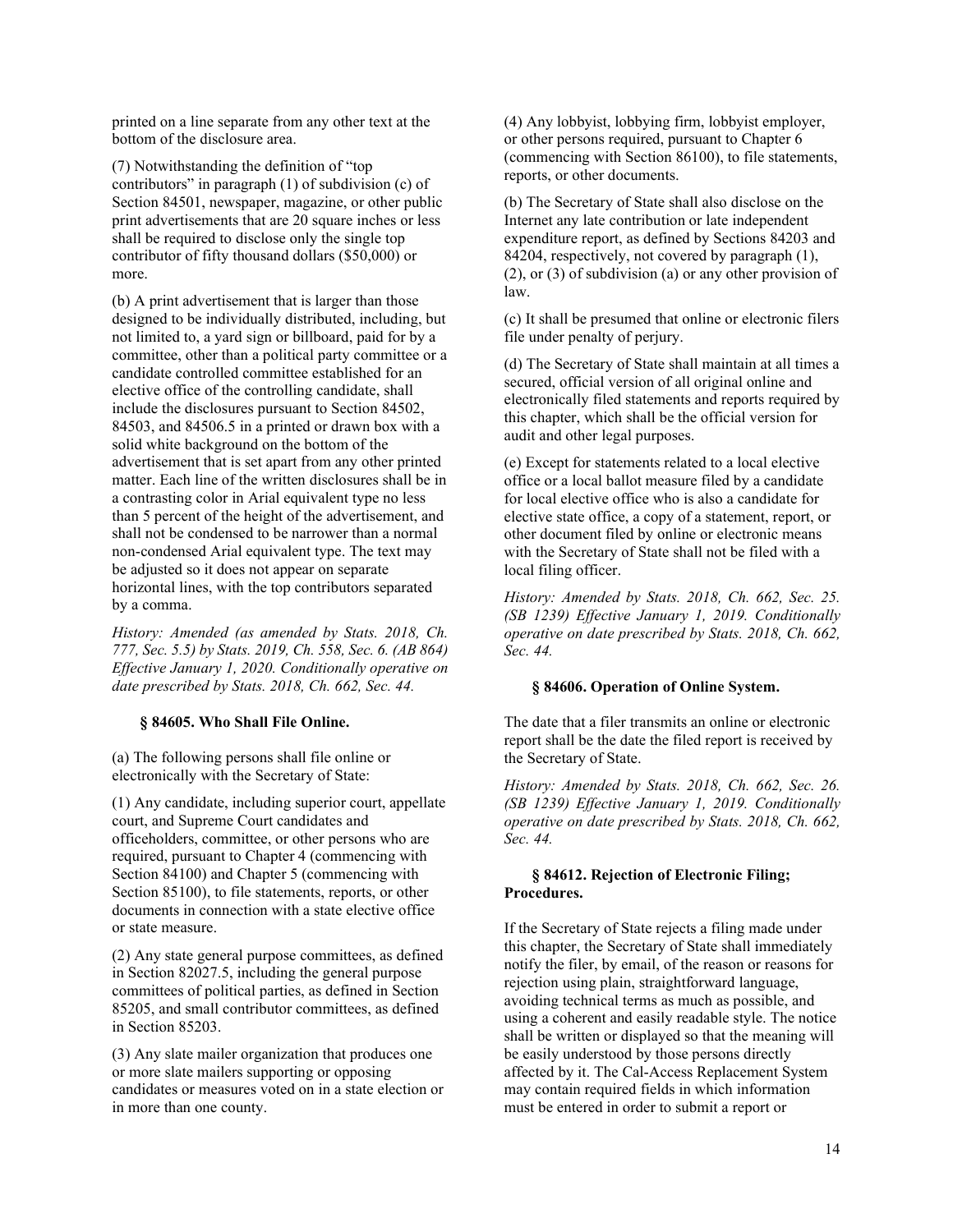statement, as determined by the Secretary of State and the Commission.

*History: Amended by Stats. 2018, Ch. 662, Sec. 27. (SB 1239) Effective January 1, 2019. Conditionally operative on date prescribed by Stats. 2018, Ch. 662, Sec. 44.*

## **§ 84615. Campaign Reports and Statements – Electronic Filing for Local Agencies.**

A local government agency may require an elected officer, candidate, committee, or other person required to file statements, reports, or other documents required by Chapter 4 (commencing with Section 84100), except an elected officer, candidate, committee, or other person who receives contributions totaling less than two thousand dollars (\$2,000), and makes expenditures totaling less than two thousand dollars (\$2,000) in a calendar year, to file those statements, reports, or other documents online or electronically with a local filing officer. A local government agency that requires online or electronic filing pursuant to this section shall comply with all of the following:

(a) The legislative body for the local government agency shall adopt an ordinance approving the use of online or electronic filing, which shall include a legislative finding that the online or electronic filing system will operate securely and effectively and would not unduly burden filers. The ordinance adopted by the legislative body for the local government agency may, at the discretion of that legislative body, specify that the electronic or online filing requirements apply only to specifically identified types of filings or are triggered only by identified monetary thresholds. In any instance in which the original statement, report, or other document is required to be filed with the Secretary of State and a copy of that statement, report, or other document is required to be filed with the local government agency, the ordinance may permit, but shall not require, that the copy be filed online or electronically.

(b) The online or electronic filing system shall accept a filing in the standardized record format that was developed by the Secretary of State pursuant to paragraph (2) of subdivision (a) of Section 84602, or the local government agency may transition to the Cal-Access Replacement System format, and then the system shall accept a filing in the new standardized record format developed by the Secretary of State pursuant to subdivision (b) of Section 84602, and that is compatible with the Secretary of State's system for receiving an online or electronic filing.

(c) The online or electronic filing system shall ensure the integrity of the data transmitted and shall include safeguards against efforts to tamper with, manipulate, alter, or subvert the data.

(d) (1) The local filing officer shall issue to a person who files a statement, report, or other document online or electronically an electronic confirmation that notifies the filer that the statement, report, or other document was received. The confirmation shall include the date and the time that the statement, report, or other document was received by the filing officer and the method by which the filer may view and print the data received by the filing officer.

(2) A copy retained by the filer of a statement, report, or other document that was filed online or electronically and the confirmation issued pursuant to paragraph (1) that shows the filer timely filed the statement, report, or other document shall create a rebuttable presumption that the filer timely filed the statement, report, or other document.

(e) The date of filing for a statement, report, or other document that is filed online or electronically shall be the day that it is received by the local filing officer.

(f) The local filing officer shall make all the data filed available on the Internet in an easily understood format that provides the greatest public access. The data shall be made available free of charge and as soon as possible after receipt. The data made available on the Internet shall not contain the street name and building number of the persons or entity representatives listed on the electronically filed forms or any bank account number required to be disclosed by the filer. The local filing officer shall make a complete, unredacted copy of any statement, report, or other document filed pursuant to this section, including any street names, building numbers, and bank account numbers disclosed by the filer, available to any person upon request.

(g) The online or electronic filing system shall include a procedure for filers to comply with the requirement that they sign statements and reports under penalty of perjury pursuant to Section 81004.

(h) The local government agency shall enable filers to complete and submit filings free of charge.

(i) The local filing officer shall maintain, for a period of at least 10 years commencing from the date filed, a secured, official version of each online or electronic statement, report, or other document filed pursuant to this section, which shall serve as the official version of that record for purpose of audits and any other legal purpose. Data that has been maintained for at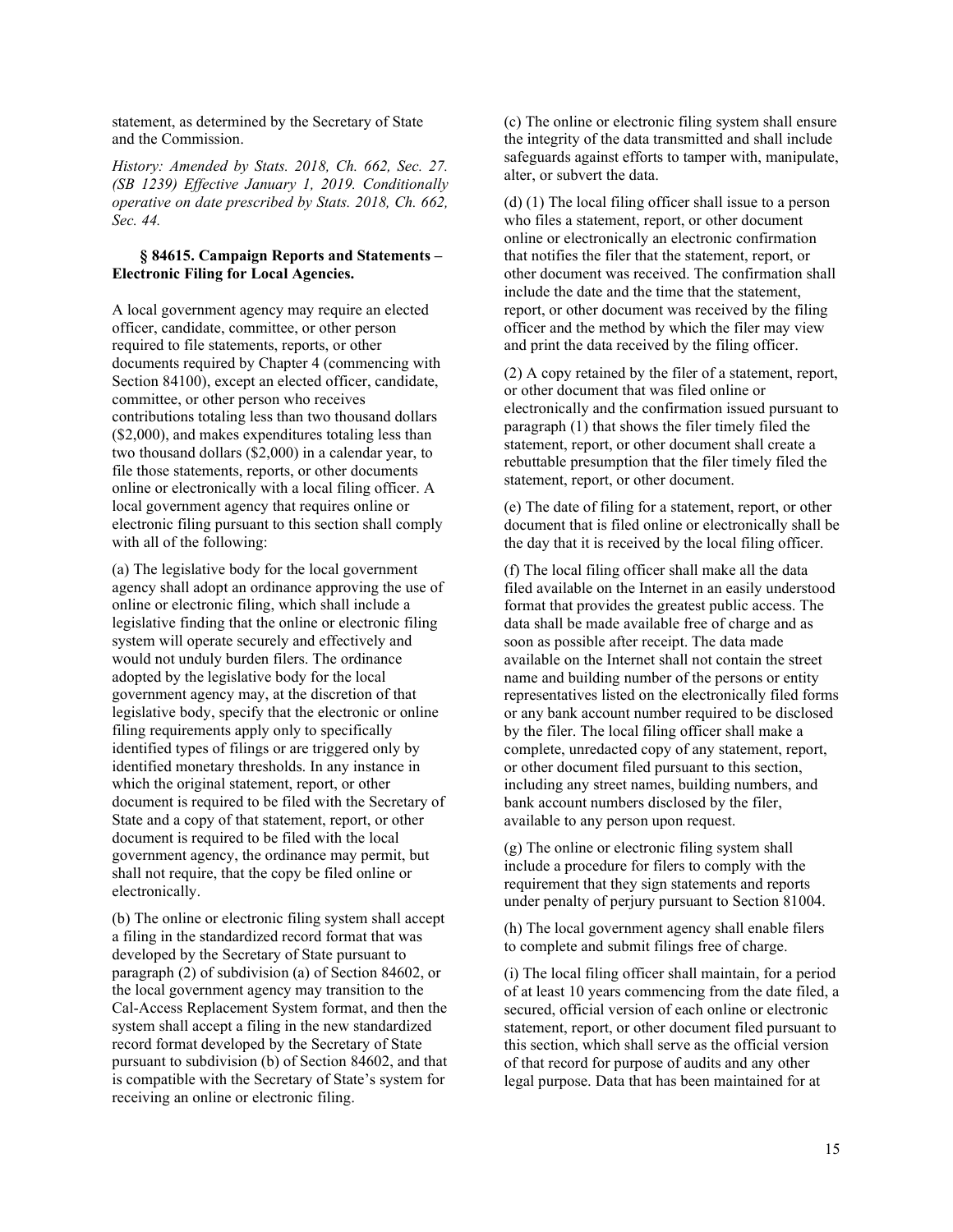least 10 years may then be archived in a secure format.

(j) Notwithstanding any other provision of law, any statement, report, or other document filed online or electronically pursuant to this section shall not be required to be filed with the local filing officer in paper format.

*History: Amended by Stats. 2018, Ch. 662, Sec. 28. (SB 1239) Effective January 1, 2019. Conditionally operative on date prescribed by Stats. 2018, Ch. 662, Sec. 44.*

## **§ 85200. Statement of Intention to be a Candidate.**

Prior to the solicitation or receipt of any contribution or loan, an individual who intends to be a candidate for an elective state office, as that term is defined by Section 82024, shall file online or electronically with the Secretary of State an original statement, signed under penalty of perjury, of intention to be a candidate for a specific office.

An individual who intends to be a candidate for any other elective office shall file the statement of intention with the same filing officer and in the same location as the individual would file an original campaign statement pursuant to subdivisions (b), (c), and (d) of Section 84215.

For purposes of this section, "contribution" and "loan" do not include any payments from the candidate's personal funds for a candidate filing fee or a candidate statement of qualifications fee.

*History: Amended by Stats. 2018, Ch. 662, Sec. 29. (SB 1239) Effective January 1, 2019. Conditionally operative on date prescribed by Stats. 2018, Ch. 662, Sec. 44.*

## **§ 86103. Lobbyist Certification; Requirements.**

A lobbyist certification shall include all of the following:

(a) A recent photograph of the lobbyist, in a size prescribed by the Secretary of State.

(b) The lobbyist's full name, business address, email address, and telephone number.

(c) A statement that the lobbyist has read and understands the prohibitions contained in Sections 86203 and 86205.

(d) A statement regarding the lobbyist's completion of the ethics course described in subdivision (b) of Section 8956 as follows:

(1) For a lobbyist who filed a completed lobbyist certification in connection with the last regular session of the Legislature, either of the following statements:

(A) That the lobbyist has completed the ethics course within the previous 12 months.

(B) That the lobbyist will complete the ethics course no later than June 30 of the following year, in which case the certification shall be accepted on a conditional basis.

(2) In the case of a new lobbyist certification, if the lobbyist has not completed the course within the previous 12 months, the lobbyist certification shall include a statement that the lobbyist will complete the course within 12 months. The lobbyist certification shall be accepted on a conditional basis.

(3) If a lobbyist certification is accepted on a conditional basis, the lobbyist shall timely complete the ethics course and file a new lobbyist certification to replace the conditional lobbyist certification. If the lobbyist fails to timely complete the ethics course, the conditional lobbyist certification shall be void and the individual shall not act as a lobbyist under this title until the individual completes the course and files a lobbyist certification stating the date of completion. It is a violation of this section for any individual to act as a lobbyist under this title once that individual's conditional certification is void.

(4) The date and confirmation that an individual has completed the ethics course may be transmitted to the Secretary of State by the legislative ethics committee.

(e) Any other information required by the commission consistent with the purposes and provisions of this chapter.

(f) Registration fees required by Section 86102 shall be paid online at the time a lobbyist certification is submitted for registration to be active.

*History: Amended (as amended by Stats. 2018, Ch. 662, Sec. 31) by Stats. 2021, Ch. 50, Sec. 179. (AB 378) Effective January 1, 2022. Conditionally operative on date prescribed by Stats. 2018, Ch. 662, Sec. 44.*

### **§ 86104. Lobbying Firm; Registration Requirements.**

The registration of a lobbying firm shall include: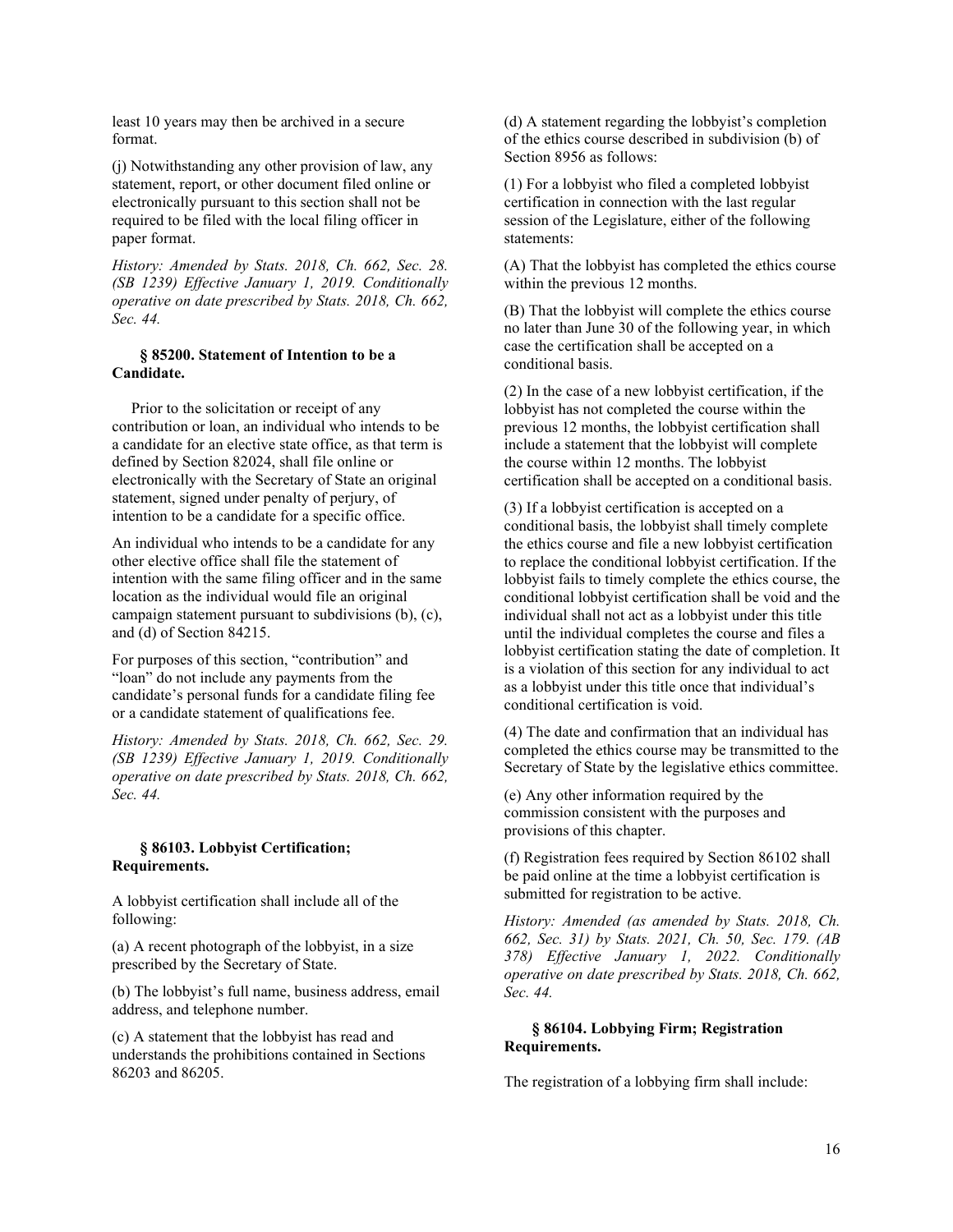(a) The full name, business address, email address, and telephone number of the lobbying firm.

(b) A list of the lobbyists who are partners, owners, officers, or employees of the lobbying firm.

(c) The lobbyist certification of each lobbyist in the lobbying firm.

(d) The following information regarding each person with whom the lobbying firm contracts to provide lobbying services:

(1) The full name, business address, email address, and telephone number of the person.

(2) An authorization electronically confirmed by the person.

(3) The time period of the contract.

(4) Information sufficient to identify the nature and interests of the person including:

(A) For an individual, the name and address of the person's employer, if any, or if self-employed the person's principal place of business, and a description of the business activity in which the person or the person's employer is engaged.

(B) For a business entity, a description of the business activity in which it is engaged.

(C) For an industry, trade, or professional association, a description of the industry, trade, or profession it represents, including a specific description of any part or faction of the industry, trade, or profession the association exclusively or primarily represents and, if the association has 50 or fewer members, the names of the members.

(D) For other persons, a statement of the person's nature and purposes, including a description of any industry, trade, profession, or other group with a common economic interest that the person principally represents or from which its membership or financial support is principally derived.

(5) The lobbying interests of the person.

(6) A list of the state agencies whose legislative or administrative actions the lobbying firm will attempt to influence for the person.

(e) The name and title of a partner, owner, or officer of the lobbying firm who is responsible for filing statements and reports and keeping records required by this chapter on behalf of the lobbying firm, and a statement signed by the designated responsible person that such person has read and understands the prohibitions contained in Sections 86203 and 86205.

(f) Any other information required by the commission consistent with the purposes and provisions of this chapter.

*History: Amended (as amended by Stats. 2018, Ch. 662, Sec. 32) by Stats. 2021, Ch. 50, Sec. 181. (AB 378) Effective January 1, 2022. Conditionally operative on date prescribed by Stats. 2018, Ch. 662, Sec. 44.*

### **§ 86107. Registration Statement; Amendment; Termination.**

(a) If any information in a registration statement changes, an appropriate amendment shall be filed online or electronically with the Secretary of State within 20 days after the change. However, if the change includes the name of a person by whom a lobbying firm is retained, the registration statement of the lobbying firm shall be amended and filed to show that change prior to the lobbying firm's attempting to influence any legislative or administrative action on behalf of that person. Lobbying firms and lobbyist employers that, during a regular session of the Legislature, cease all activity that required registration shall file a notice of termination within 20 days after the cessation. Lobbying firms and lobbyist employers that, at the close of a regular session of the Legislature, cease all activity that required registration are not required to file a notice of termination.

(b) If any information in a lobbyist certification changes, or if a lobbyist terminates all activity that required the certification, the lobbyist shall submit an amended certification or notice of termination to the lobbyist's lobbying firm or lobbyist employer for filing with the Secretary of State within the time limits specified in subdivision (a). A lobbyist who, at the close of a regular session of the Legislature, ceases all activity that required certification is not required to file a notice of termination.

(c) Lobbyists and lobbying firms are subject to the gift limits in Section 86203 for the earlier of six months after either of the following:

(1) The filing of a notice of termination.

(2) The close of a regular session of the Legislature if the lobbyist or lobbying firm ceased all activity that required certification or registration when the session closed.

*History: Amended (as amended by Stats. 2018, Ch. 662, Sec. 34) by Stats. 2021, Ch. 50, Sec. 184. (AB 378) Effective January 1, 2022. Conditionally operative on date prescribed by Stats. 2018, Ch. 662,*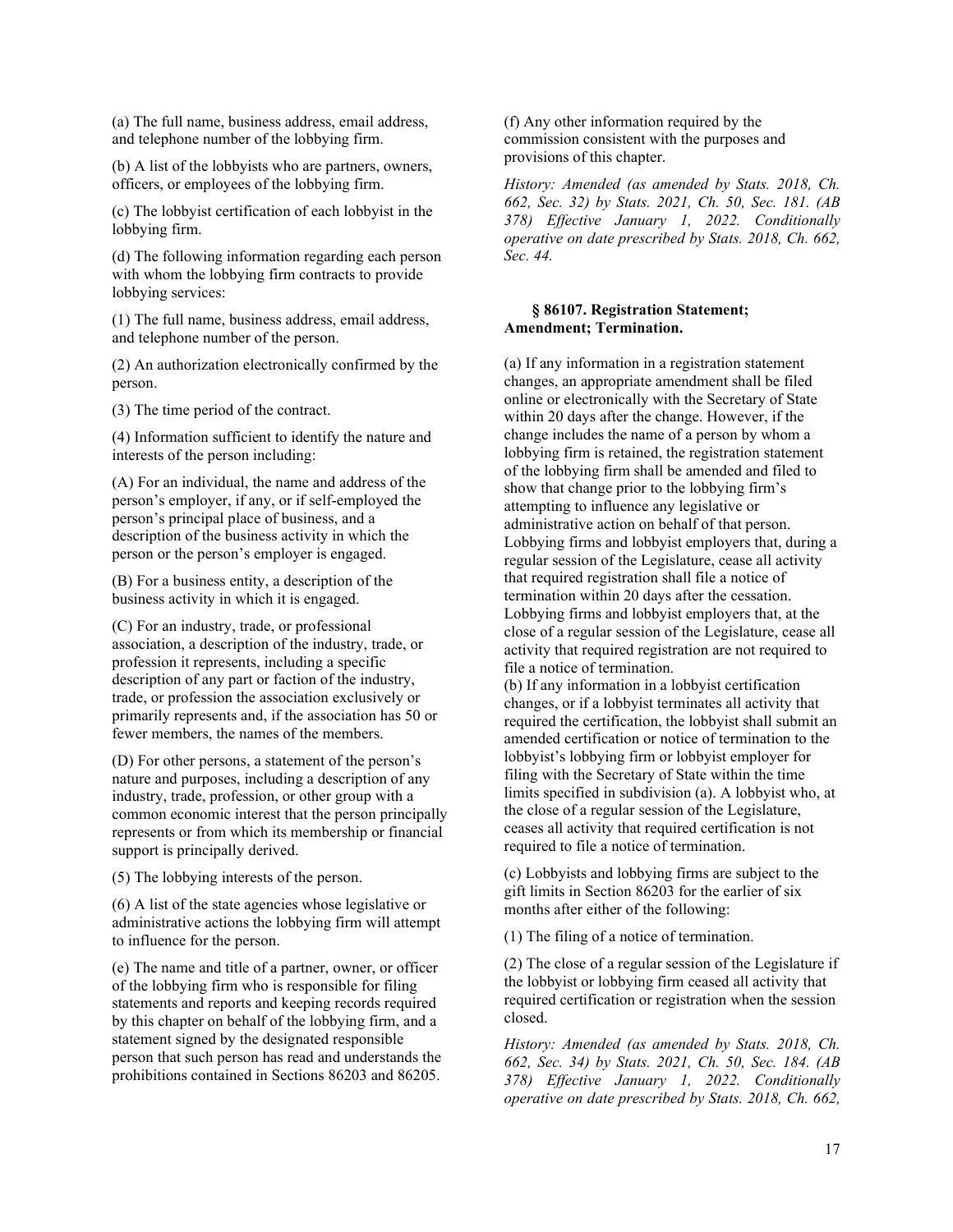*Sec. 44.*

#### **§ 86108. Registration Statement; Publication.**

The Secretary of State shall make all information listed on any registration statement and on any amendment, renewal, or notice of termination publicly available on the Internet as soon as possible after receipt.

*(Amended by Stats. 2018, Ch. 662, Sec. 35. (SB 1239) Effective January 1, 2019. Conditionally operative on date prescribed by Stats. 2018, Ch. 662, Sec. 44.)*

#### **§ 86109. Directory of Lobbyists, Lobbying Firms, and Lobbyist Employers.**

Within 140 days after the commencement of each regular session of the Legislature, the Secretary of State shall publish a directory of registered individual lobbyists, lobbying firms, and lobbyist employers. The Secretary of State shall publish, from time to time, such supplements to the directory as may be necessary.

*History: Amended by Stats. 1991, Ch. 391, Sec. 2. Repealed conditionally by Stats. 2018, Ch. 662, on date prescribed in Sec. 44 of Ch. 662.)*

## **§ 86109.5. Directory of Lobbyists, Lobbying Firms, and Lobbyist Employers; Online Version.**

(a) The Secretary of State shall establish and maintain on the Internet an online listing of lobbyists, lobbying firms, and lobbyist employers. The Secretary of State shall update the listing as soon as possible when new information is received.

(b) Notwithstanding any other provision of this title, the lobbying data made available on the Internet shall include the street name and building number of the persons or entity representatives listed on all the documents submitted to the Secretary of State pursuant to Chapter 6 (commencing with Section 86100).

*History: Amended by Stats. 2018, Ch. 662, Sec. 37. (SB 1239) Effective January 1, 2019. Conditionally operative on date prescribed by Stats. 2018, Ch. 662, Sec. 44.*

### **§ 86114. Periodic Reports; Lobbying Firms; Contents.**

(a) Lobbying firms shall file periodic reports containing all of the following:

(1) The full name, address, email address, and telephone number of the lobbying firm.

(2) The full name, business address, and telephone number of each person who contracted with the lobbying firm for lobbying services, a description of the specific lobbying interests of the person, and the total payments, including fees and the reimbursement of expenses, received from the person for lobbying services during the reporting period.

(3) The total amount of payments received for lobbying services during the period.

(4) A periodic report completed and verified by each lobbyist in the lobbying firm pursuant to Section 86113.

(5) Each activity expense incurred by the lobbying firm including those reimbursed by a person who contracts with the lobbying firm for lobbying services. A total of all activity expenses of the lobbying firm and all of its lobbyists shall be included.

(6) If the lobbying firm subcontracts with another lobbying firm for lobbying services:

(A) The full name, address, email address, and telephone number of the subcontractor.

(B) The name of the person for whom the subcontractor was retained to lobby.

(C) The total amount of all payments made to the subcontractor.

(7) The date, amount, and the name of the recipient of any contribution of one hundred dollars (\$100) or more made by the filer to an elected state officer, a state candidate, a committee controlled by an elected state officer or state candidate, or a committee primarily formed to support or oppose those officers or candidates. If this contribution is reported by the lobbying firm or by a committee sponsored by the lobbying firm in a campaign statement filed pursuant to Chapter 4 which is required to be filed with the Secretary of State, the filer may report only the name of the committee and the identification number of the committee.

(8) Any other information required by the commission consistent with the purposes and provisions of this chapter.

(b) In addition to the information required by subdivision (a), lobbying firms which qualify pursuant to paragraph (2) of subdivision (a) of Section 82038.5 shall also report the name and title of each partner, owner, officer, and employee of the lobbying firm who, on at least five separate occasions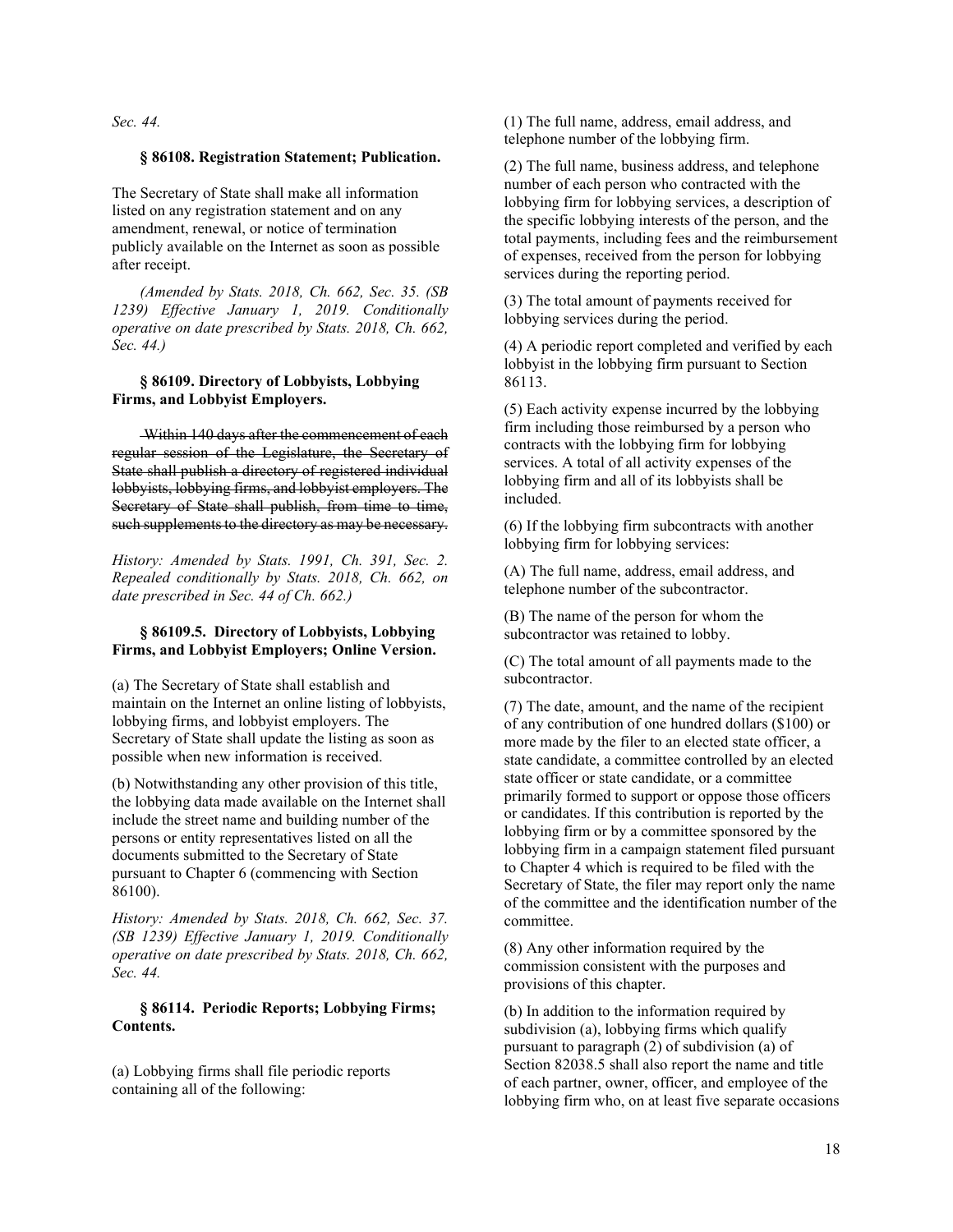during the reporting period, engaged in direct communication with any elective state official, legislative official, or agency official, for the purpose of influencing legislative or administrative action on behalf of a person who contracts with the lobbying firm for lobbying services. This does not include individuals whose actions were purely clerical.

*History: Amended by Stats. 2018, Ch. 662, Sec. 38. (SB 1239) Effective January 1, 2019. Conditionally operative on date prescribed by Stats. 2018, Ch. 662, Sec. 44.*

## **§ 86116. Periodic Reports; Employers and Others; Contents.**

Every person described in Section 86115 shall file periodic reports containing the following information:

(a) The name, business address, email address, and telephone number of the lobbyist employer or other person filing the report.

(b) The total amount of payments to each lobbying firm.

(c) The total amount of all payments to lobbyists employed by the filer.

(d) A description of the specific lobbying interests of the filer.

(e) A periodic report completed and verified by each lobbyist employed by a lobbyist employer pursuant to Section 86113.

(f) Each activity expense of the filer. A total of all activity expenses of the filer shall be included.

(g) The date, amount, and the name of the recipient of any contribution of one hundred dollars (\$100) or more made by the filer to an elected state officer, a state candidate, or a committee controlled by an elected state officer or state candidate, or a committee primarily formed to support or oppose the officer or candidate. If this contribution is reported by the filer or by a committee sponsored by the filer in a campaign statement filed pursuant to Chapter 4 which is required to be filed with the Secretary of State, the filer may report only the name of the committee, and the identification number of the committee.

(h) (1) Except as set forth in paragraph (2), the total of all other payments to influence legislative or administrative action including overhead expenses and all payments to employees who spend 10 percent or more of their compensated time in any one month in activities related to influencing legislative or administrative action.

(2) A filer that makes payments to influence a ratemaking or quasi-legislative proceeding before the Public Utilities Commission, as defined in subdivision (b) or (c), respectively, of Section 82002, may, in lieu of reporting those payments pursuant to paragraph (1), report only the portion of those payments made to or for the filer's attorneys for time spent appearing as counsel and preparing to appear as counsel, or to or for the filer's witnesses for time spent testifying and preparing to testify, in this type of Public Utilities Commission proceeding. This alternative reporting of these payments made during a calendar month is not required to include payments made to an attorney or witness who is an employee of the filer if less than 10 percent of the attorney or witness's compensated time in that month was spent in appearing, testifying, or preparing to appear or testify before the Public Utilities Commission in a ratemaking or quasi-legislative proceeding. For the purposes of this paragraph, time spent preparing to appear or preparing to testify does not include time spent preparing written testimony.

(i) Any other information required by the commission consistent with the purposes and provisions of this chapter.

*History: Amended (as amended by Stats. 2018, Ch. 662, Sec. 39) by Stats. 2021, Ch. 50, Sec. 187. (AB 378) Effective January 1, 2022. Conditionally operative on date prescribed by Stats. 2018, Ch. 662, Sec. 44.*

## **§ 86118. Periodic Reports; Where to File.**

Reports required by Sections 86114 and 86116 shall be filed online or electronically with the Secretary of State.

*History: Amended by Stats. 2018, Ch. 662, Sec. 40. (SB 1239) Effective January 1, 2019. Conditionally operative on date prescribed by Stats. 2018, Ch. 662, Sec. 44.*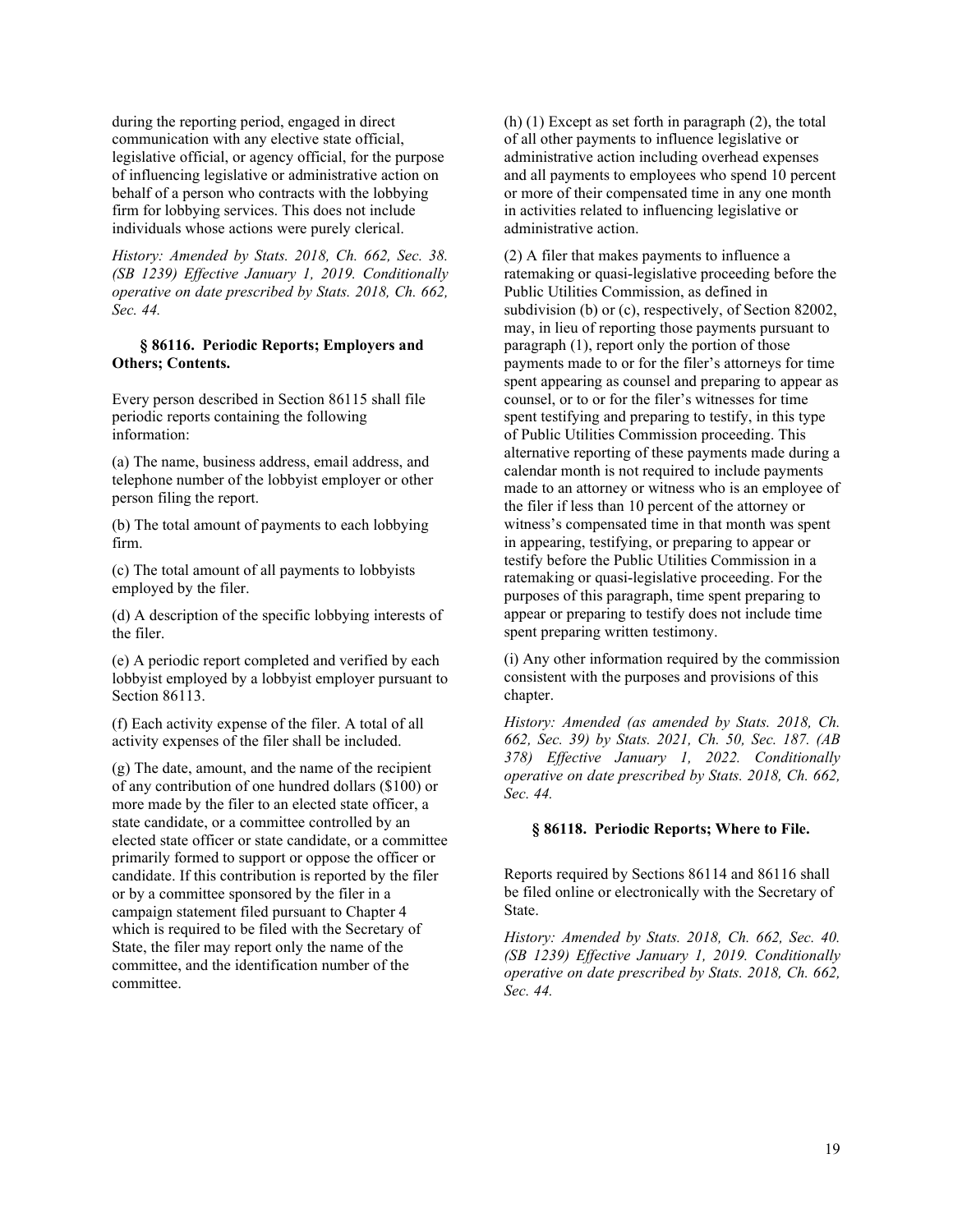## **ASSEMBLY BILL 909, CHAPTER 313, STATUTES OF 2019.**

# **Subdivision (d) of Section 84102 and subdivision (c) of Section 84103 shall not become operative until the Secretary of State certifies an online filing and disclosure system pursuant to paragraph (7) of subdivision (b) of Section 84602.**

#### **§ 84102. Statement of Organization; Contents.**

The statement of organization required by Section 84101 shall include all of the following:

(a) The name, street address, email address, and telephone number, if any, of the committee. In the case of a sponsored committee, the name of the committee shall include the name of its sponsor. If a committee has more than one sponsor, and the sponsors are members of an industry or other identifiable group, a term identifying that industry or group shall be included in the name of the committee.

(b) In the case of a sponsored committee, the name, street address, and telephone number of each sponsor.

(c) The full name, street address, email address, and telephone number of the treasurer and any other principal officers.

(1) A committee with more than one principal officer shall identify its principal officers as follows:

(A) A committee with three or fewer principal officers shall identify all principal officers.

(B) A committee with more than three principal officers shall identify no fewer than three principal officers.

(2) If no individual other than the treasurer is a principal officer, the treasurer shall be identified as both the treasurer and the principal officer.

(d) (1) An acknowledgment by any person identified as a treasurer or assistant treasurer on the statement of organization of the following:

(A) By serving as treasurer or assistant treasurer, the person must comply with all applicable duties stated in this title and the regulations of the Commission.

(B) A violation of these duties could result in criminal, civil, or administrative penalties.

(2) A failure to complete the acknowledgment pursuant to paragraph (1) is not a violation of this title. However, the Secretary of State shall not accept a statement of organization unless the acknowledgment has been completed.

(3) This subdivision shall not become operative until the Secretary of State certifies an online filing and disclosure system pursuant to paragraph (7) of subdivision (b) of Section 84602.

(e) The full name and office sought by a

candidate, and the title and ballot number, if any, of any measure, that the committee supports or opposes as its primary activity. A committee that does not support or oppose one or more candidates or ballot measures as its primary activity shall provide a brief description of its political activities, including whether it supports or opposes candidates or measures and whether such candidates or measures have common characteristics, such as a political party preference.

(f) A statement whether the committee is independent or controlled and, if it is controlled, the name of each candidate or state measure proponent by which it is controlled, or the name of any controlled committee with which it acts jointly. If a committee is controlled by a candidate for partisan or voternominated office, the controlled committee shall indicate the political party, if any, for which the candidate has disclosed a preference.

(g) For a committee that is a committee by virtue of subdivision (a) or (b) of Section 82013, the name and address of the financial institution in which the committee has established an account and the account number.

(h) Other information as shall be required by the rules or regulations of the Commission consistent with the purposes and provisions of this chapter.

## **§ 84103. Statement of Organization; Amendment.**

(a) If there is a change in any of the information contained in a statement of organization, an amendment shall be filed within 10 days to reflect the change. The committee shall file the original of the amendment online or electronically with the Secretary of State and shall also file a copy of the amendment with the local filing officer, if any, with whom the committee is required to file the originals of its campaign reports pursuant to Section 84215.

(b) In addition to filing an amendment to a statement of organization as required by subdivision (a), a committee as defined in subdivision (a) of Section 82013 shall file an amendment to its statement of organization within 24 hours if the change requiring the amendment occurs within 16 days before the date of the election in connection with which the committee is required to file a preelection statement, and if any of the following information is changed: